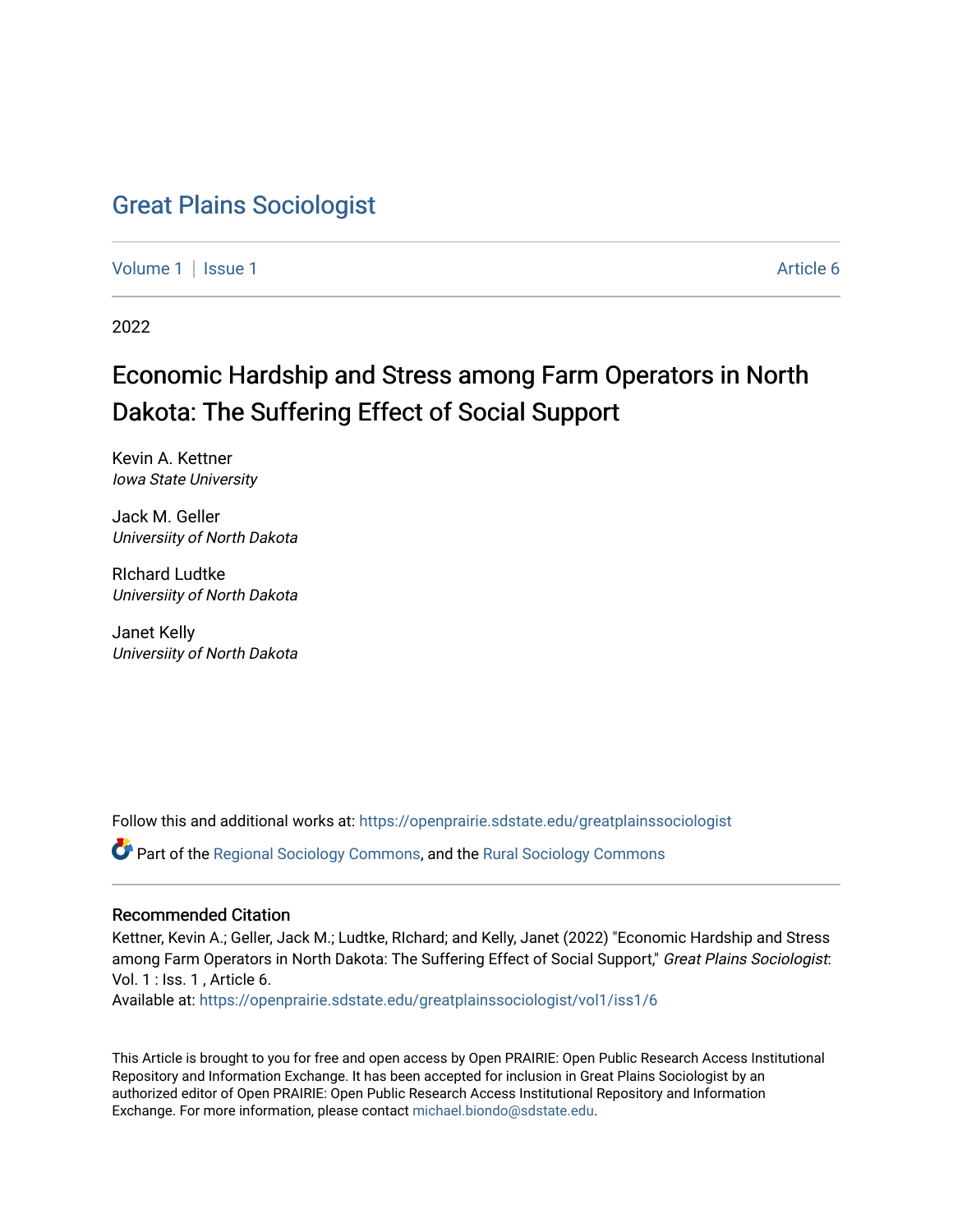ECONOMIC HARDSHIP AND STRESS AMONG FARM OPERATORS IN NORTH DAKOTA: THE BUFFERING EFFECT OF SOCIAL SUPPORT

> Kevin A. Kettner Iowa State University

Jack M. Geller University of North Dakota

Richard Ludtke University of North Dakota

Janet Kelley University of North Dakota

### INTRODUCTION

The changing economic character of American agriculture is producing more than just surplus crops, it is also producing measurable increases in stress. This stress is <sup>a</sup> consequence of the faltering economic conditions in rural America (Cogner et. al, 1986; Farmer, 1986), which has significant implications for al., 1986; Farmer, 1986), which has significant implications for the well-being of our rural population. Long term depression, increased suicide rates, family strain and violence are all Increased Suicide Tates, Tamily Strain and<br>results of this economic change (Farmer, 1986).

Farmer (1986), characterized the rural sector as financially,<br>emotionally, and socially troubled. These troubles are directly<br>linked to the economic crisis rural America is experiencing.<br>Social scientists and mental health Social scientists and mental health professionals have expressed<br>concern about the effects of the rural crisis on the farm popula-<br>tion. Excessive and widespread financial difficulties have promoted increased concern which has led to psychological stress.

The concept of "stress" is <sup>a</sup> generic term usually associated with mental tension or strain. For all its popularity, the term with mental tension or strain. For all its popularity, the term<br>has only recently found its way into the medical vocabulary. One only issently found fits way finds the medical vocabulary. One adequate or standardized definition of the concept (Wallis, acceptator of Bodhadidined definition of the contept (wailis,<br>1983). Empirical indicators of stress have ranged from migraine headaches and stomach cramps, to insominia, lethargy, and confu sion. Consequently, few studies operationalize stress the same<br>way.

It is apparent that an individuals' physical and social envi It is apparent that an individuals' physical and social envi-<br>conments are influenced by the constraints placed upon them. It ronments are influenced by the constraints placed upon them. It<br>is believed that if constraints are significant enough, they will be reflected in the adaptive behavior undertaken by individuals. **Adaptive behavior** that attempts to restore a balance in one's ndiperve behavior that attempts to restore a balance in one's<br>life, is also a form of stress (Dohrenwend and Dohrenwend, 1974; Dooley and Catalano, 1980). These constraints, whether short or long term, have been referred to as stressful life events. Stres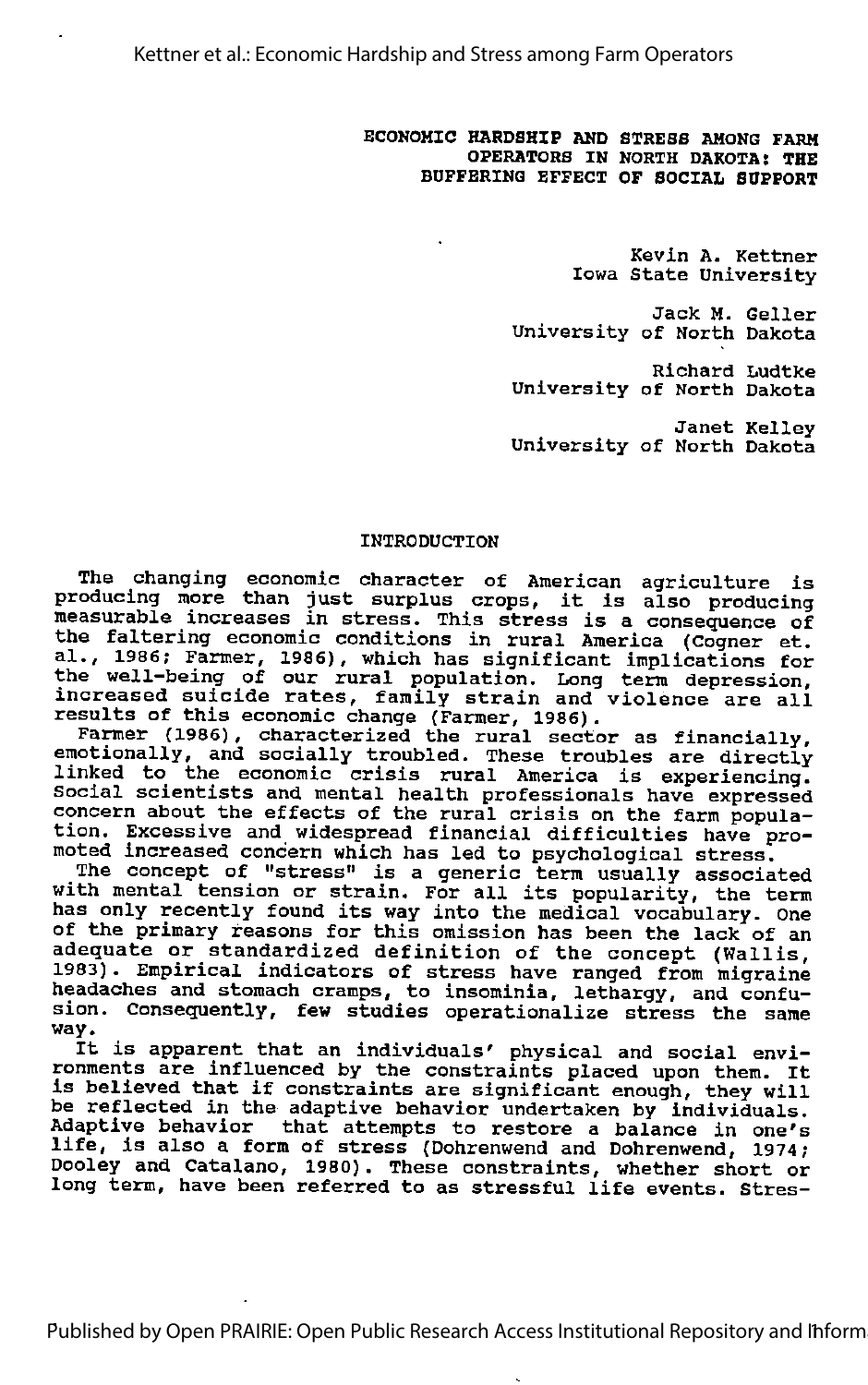sful life events refer to either positive or negative disruptive events that call for individuals to adjust their behavior. Rush (1977) found that different types of life events tend to cluster. One dichotomy separates economic and noneconomic events. This distinction can be used to highlight economic events as <sup>a</sup> unique type of stressful life event.

These stressful life events are associated with physiological and psychological disorders (Dohrenwend and Dohrenwend, 1974; Myers et. al., 1971, 1972; Paykel, 1974; Kaplan, 1983). However, research suggests that social support may help moderate the effect of stressful life events (Alloway and Bebbington, 1987; Cohen and Wills, 1985; Gore, 1978). Cobb (1976), noted that social support is important since it facilitates adapting to change or coping with crisis. This paper will test the hypothesis that social support acts to "buffer" or protect individuals from preceived stress induced by economic hardship.

### CONSEQUENCES OF STRESS

<sup>A</sup> review of the relevant literature, leads to the conclusion that stressful life events are related to the occurrences of mental disorders and illness (Dean and Lin, 1977; Lin et. al., 1986; Rahe, 1974; Turner, 1983). The origin of this line of thought can be traced to the work of W.B. Cannon (1929), who used laboratory experiments to demonstrate that the application of a strong stimuli could produce physiological change in laboratory animals. Based on his experiments. Cannon proposed that illness in humans could be a product of prolonged exposure to some stressful stimuli. His research demonstrated <sup>a</sup> link between life events, physiological reactions, and illness.

Cannon's studies were followed by A. Meyers' research in the 1930's. Meyers demonstrated that life charts could be used as <sup>a</sup> diagnostic tool in identifying life events, and that life events<br>were important in the etiology of disease (Thoits, 1983). Meyers emphasized that all life events were important in this process, not just catastrophic events.

The next noteworthy contribution to the stress literature was<br>H. Selye's (1956) research and writing on the medical perspective of stress. Selye's work focused on stressors and what he called the General Adaptation Syndrome (GAS). Selye believed that with out adequate defenses against stressors, "diseases of adaptation" would result due to the body's failure or inability to cope with the stressor (Selye, 1976).

The pioneering work of Cannon, Meyers, and Selye enhanced the view that both physical and psychological stimulus could become potential stressors. This is one of the central concepts of a popular approach in stress literature, known as the life events perspective. The life events perspective conceptualizes stress as a physiological or psychological reaction to the readjustment in behavior resulting from a disruptive stimuli. Stressful life events are viewed as an objective experience that the individual feels threatened by, therefore causing a substantial change in his/her behavior (Dohrenwend and Dohrenwend, 1969; Holmes and Rahe, 1967).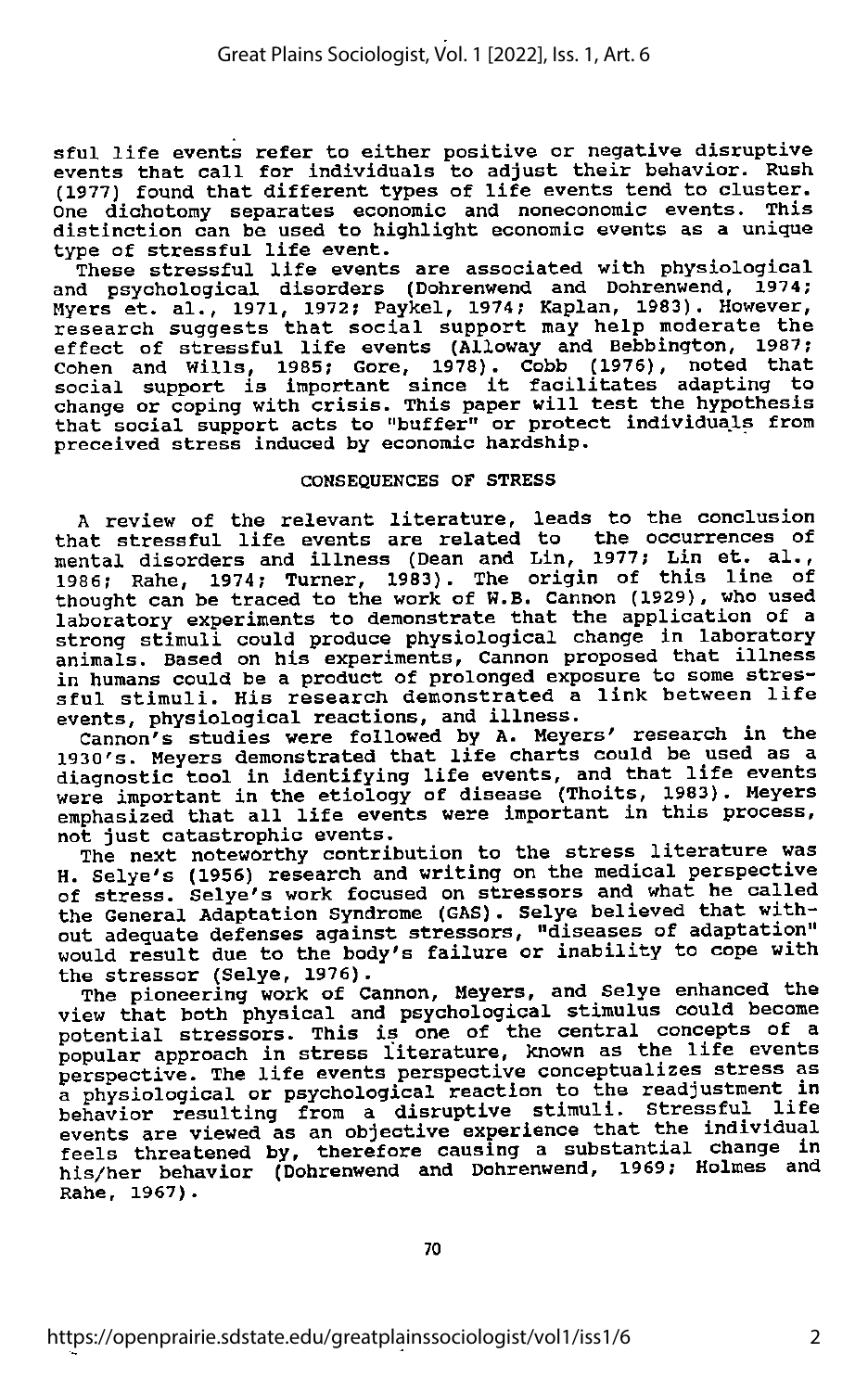Dooley and Catalano (1980) have identified economic factors as one type of disruptive force that individuals may experience and which results in behavior readjustment. When a person experiences a change in economic status, some of the behavioral adjustments that an individual may exhibit include changes in consumption levels or selling of assets. The economic constraints affect the quality of both the social and physical environment in which we live. These economic constraints also affect the way individuals<br>will seek to restore equilibrium to their environment. Furthermore, any economic phenomena that disrupt the normal operation of life enough to call for <sup>a</sup> change will also affect the value of the adjustments that are available (Dooley and Catalano, 1980).

### STRESS AND SOCIAL SUPPORT

Emile Durkheim (1917), wrote that stable rules of conduct and tradition provide a sense of certainty and integration in a persons' life. He noted that if the regulations of society were disrupted, either positively or negatively, individuals would temporarily be freed from authority. This disruption of the regulative effect of society leaves an individual vulnerable to what Durkheim called anomic social currents. For him, social integration was the key determinant of psychological well-being. It protected <sup>a</sup> person from the despair and uncertainty which .is related to stress (Spaulding and Simpson, trans., 1951).

Since the relationship between stressors and illness is well since the relationship between stressors and illness is well<br>documented, it is important to identify factors which moderate this relationship. Research has focused upon social support as one moderating factor of stressful life events. The negative one moderating factor of scressful life events. The hegative<br>effects of stressful life events appear to be mitigated by social sizes of beressial life events appear to be mitigated by social<br>support networks which have a buffering effect on stress impacts.

Research has shown that people with strong social support networks are healthier physically and psychologically than those without (Broadhead et. al., 1983). Conceptualizing social support as a measure of social integration enables researchers to measure the development and maintenance of a persons' social identity that should have a positive effect on a persons' self-esteem. The moderating effect of social support is thought to influence the link between change or adjustment and perceived stress symptoms. This moderator could help explain variations found in the level of stress experienced. This also supports the contention that the ability of individuals to adapt to life events is partly a function of the social support that is available to them (Dean and Lin, 1977; Lin et. al,, 1986; Cohen and Syme, 1985).

Recent studies by rural sociologists and mental health profes sionals document the psychological toll of the current financial crisis on farm families (Beery et. al., 1984; Blundall and Weicrisis on famm families (beery et. al., 1984; Biundail and Wei-<br>gal, 1985; Bultener et. al., 1985, 1986; Heffeman and Heffeman, yai, 1989, Buitener et. al., 1989, 1986; Meileman and Herfeman<br>1986; Geller et. al., 1988). A study of Missouri farm families 2000, SCIICI CL. di., 1980). A SCGdy Of Missouff farm families<br>who lost their farms found that a majority of those families experienced depression, withdrawal from friends and family, in somnia, feelings of worthlessness, and steep mood swings (Heffe-man and Heffeman, 1986). Blundall and Weigel (1985) have observed that the grieving process experienced by families losing their farms is analogous to the loss of a family member. Additionally,

Published by Open PRAIRIE: Open Public Research Access Institutional Repository and Biform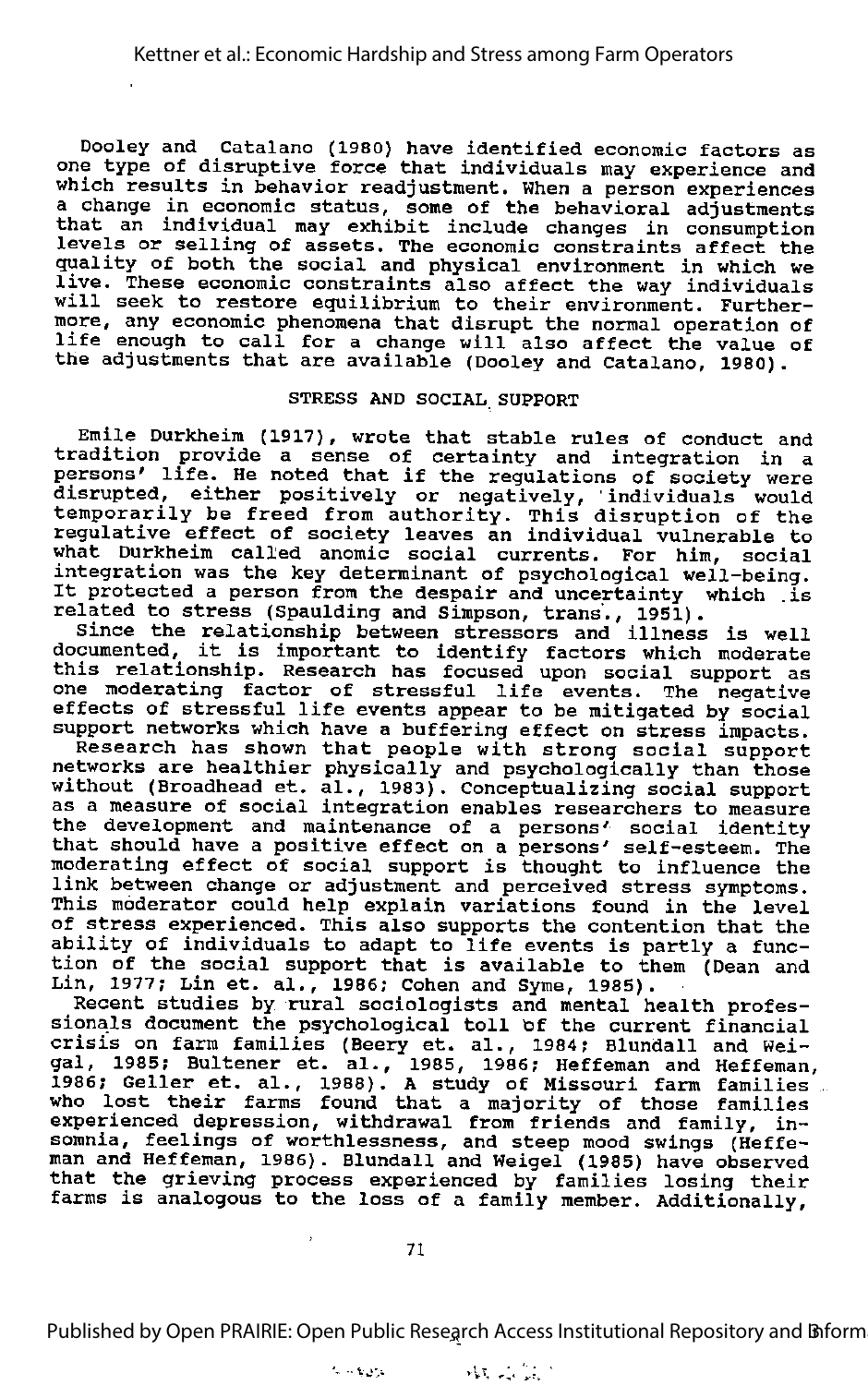a recent study in North Dakota suggests that some of the stress<br>resulting from economic hardship on the farm, may be manifesting itself through an increased probability of experiencing a farm accident (Geller and Ludtke, 1988).

### MODEL OF ECONOMIC HARDSHIP, SOCIAL SUPPORT, AND STRESS

The review of the literature can be summarized in a number of key points. First, there are serious consequences of stress, key points. First, there are serious consequences of stress,<br>whether it is included by physical or psychological stimuli. The<br>example is included by physical or psychological stimuli. The psychological stressors include both economic and non-economic events. These events may be manifested in lifestyle adjustments which act as stressors themselves.

Secondly, social support, a component of social integration, social support, a component of social integration, The of individuals. Thus people who are experiencing economic<br>being of individuals. Thus people who adjustments which they make in stress, which may be compounded by adjustments which they make in the financial dealings, should benefit from social support in their lives. That is, support should reduce the amount of stress<br>which they experience.

The application of this model is presented in Figure 1, along with the indicators used. Theoretical constructs are denoted in bold face type and the empirical indicators based on the sample of North Dakota farm operators are found below each construct.<br>The model suggests that economic hardship has a direct impact on self-reported stress, with social support acting as a buffer.

### Figure 1.

Model of Economic Hardship, Stress, and Moderating Factor.

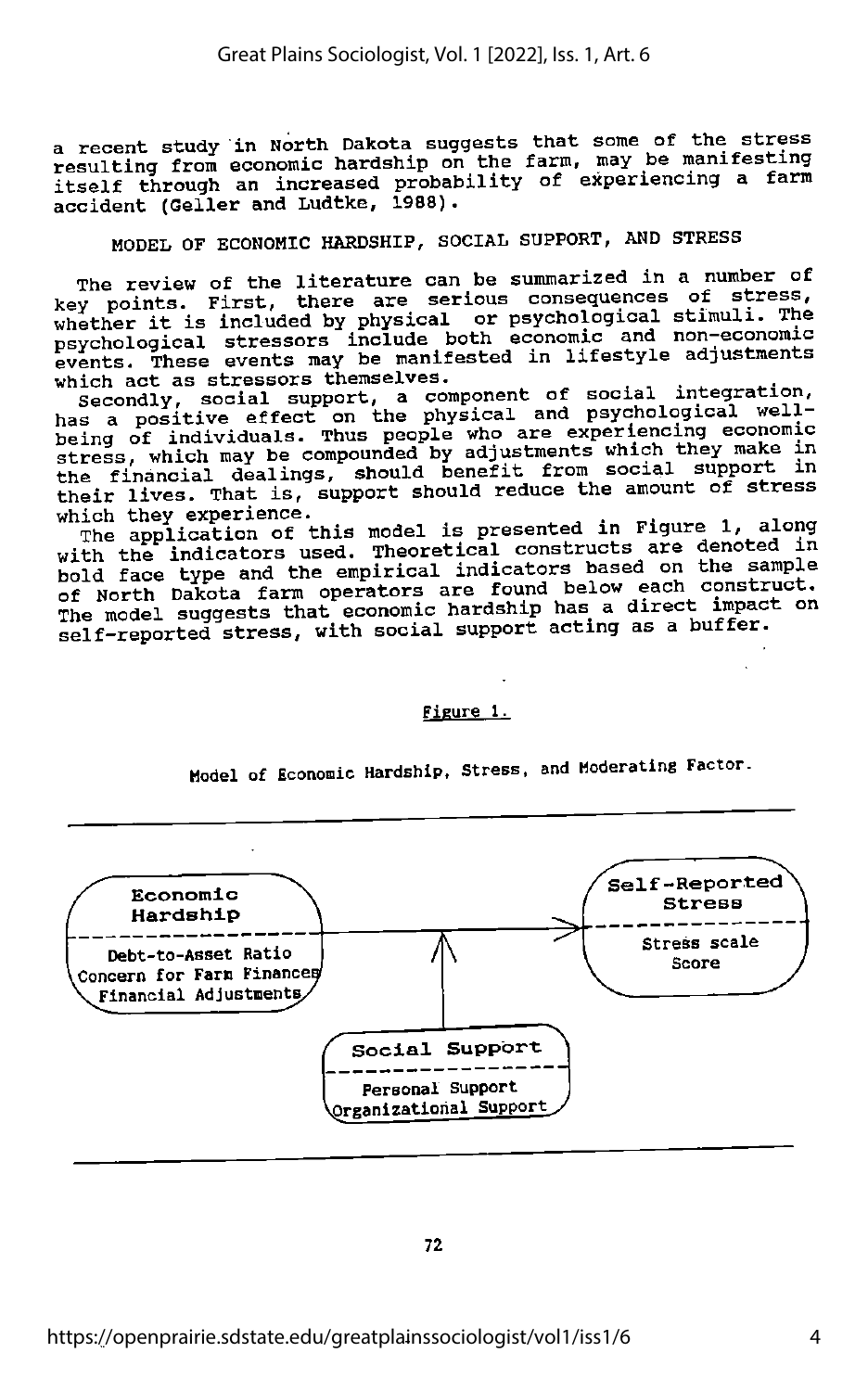#### HYPOTHESES

Thus two sets of variables appear to be important. First, variables that measure economic hardship and adjustment are hypo-<br>thesized to be positively related to farm opeartors' stress levels (Hypothesis 1). Those individuals who have the highest<br>financial burdens, who make the most adjustments in their lives, and who report the most concern for their farms' financial condi tion will report the highest levels of stress.

Second, the relationship between stress and social support should be negative (Hypothesis 2). That is, those farm operators who have good social support networks will be less likely to and have good social support networks will be less likely to<br>experience high stress levels. Finally, the relationship between economic hardship variables and stress should be lessened or neutralized by the presence of social support (Hypothesis 3). That is, those individuals who report high social support will be and 19) dhose individuals who report high social support will be<br>less likely to experience the effect of the economic hardship variables on stress levels. Thus, social support should serve as a buffer against the harmful effects of these stressful events. where against the harmiul errects of these stressful events.<br>This would mean that people with high social support should be<br>more able to cope with stressful life adjustments and economic hardship, while those with low support will be more vulnerable to the stress caused by these adjustments.

#### PROCEDURES

#### SAMPLING

The data used in this study were gathered through the 1987 North Dakota Rural Life Poll. This Poll is an annual state-wide survey of the rural residents in North Dakota conducted by the **State, of the film festurns in North Baxota conducted by the**<br>Social Science Research Institute at the University of North Dakota. The poll involved a mail survey of samples of farm opera tors and rural nonfarm residents. The farm operators sample, used here, was drawn from a list of active farm operators supplied by the Agricultural Stabilization and Conservation Service of North Dakota. The questionnaire was sent to a total of 953 farm opera tors during January and February of 1987. The survey employed one postoard follow-up and a second questionnaire mailing to nonrespondents. Of the 953 surveys mailed out, 450 were returned complete, yielding a response rate of forty-seven percent. This comprece, yieruing a response race or rorty-seven percent. Thi<br>response rate is comparable to other rural life polls and demo graphic comparisons of the sample and the population indicate that the sample is representative of the general farm population of the state.

#### MEASURES

Three primary indicators of economic hardship were obtained from the respondents. They were debt-to-asset ratio, concern for farm finances, and economic adjustments. Debt-to-asset ratio (D/A) is a widely used indicator of economic hardship and is

Published by Open PRAIRIE: Open Public Research Access Institutional Repository and *Inform* 

ĭ Ņ.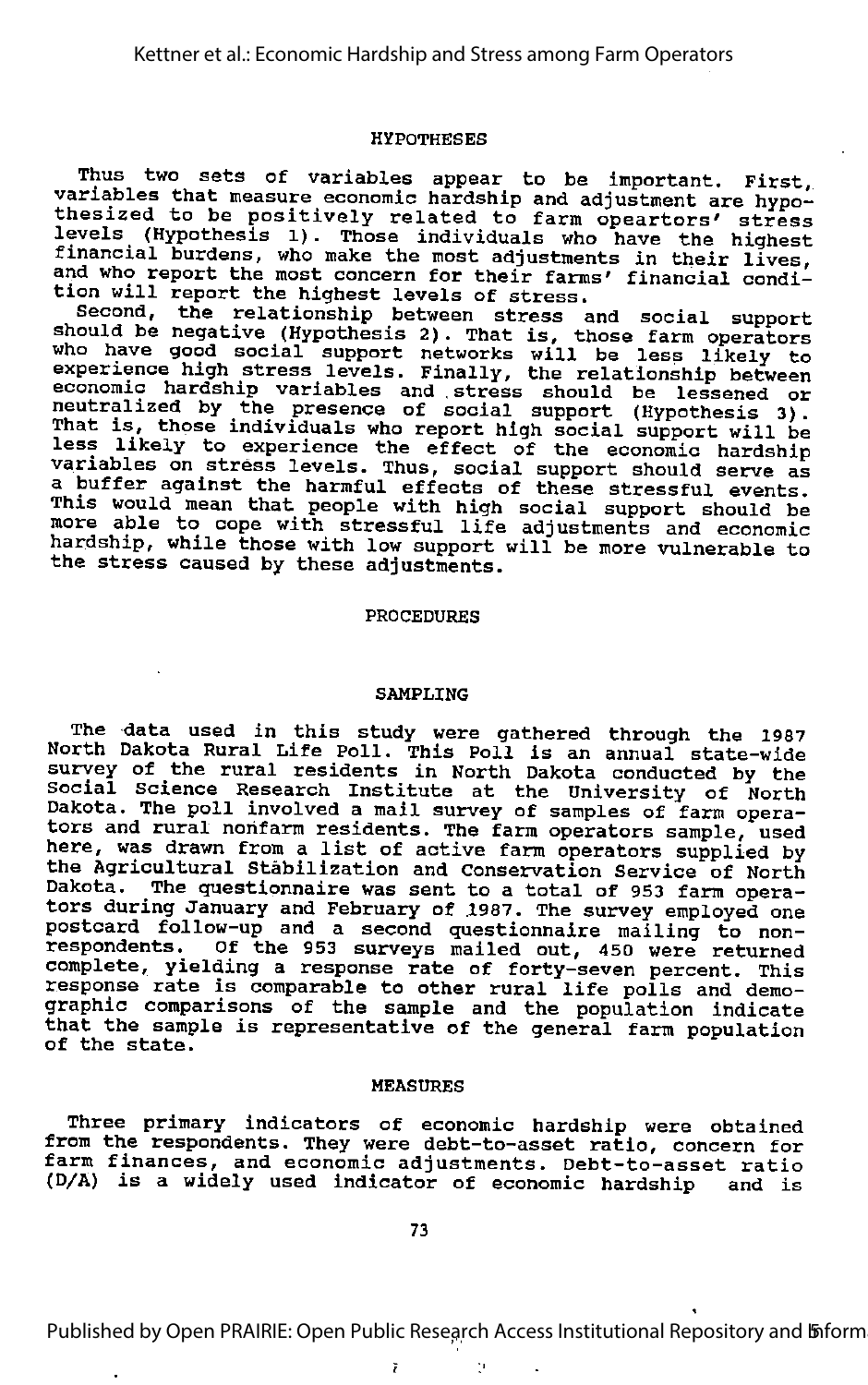considered an indicator of possible cash flow problems. Respon dents were asked to estimate their total farm assets and their total farm debts. <sup>A</sup> debt-to-asset ratio was then computed from this information by dividing the total liabilities by the total assets. It is commonly held that as this debt-to-asset ratio increases the farm operator becomes more at risk of financial failure, and consequently has <sup>a</sup> greater chance of stress (Beeson and Johnson, 1987). Farm operators with <sup>a</sup> debt-to-asset ratio of greater than forty percent are considered to be facing serious financial problems. The debt-to-asset ratios were categorized as: 0.10 or less, 0.11 to 0.40, 0.41 to 0.70, and greater than 0.70. Our sample of farm operators had <sup>a</sup> mean debt-to-asset ratio of 0.413, with <sup>a</sup> range of 0.0 to 3.98. This level is comparable to those found in previous studies carried out in North Dakota (Rathge et. al., 1987).

The second indicator of economic hardship was a single item question. Farm operators were asked how concerned they were about their farms' financial condition, survey recipients were asked to rate the level of concern they had for their financial condition on a Likert type scale. Response categories ranged from (1) very concerned to (5) not concerned at all about their farms' finan cial condition.

The last economic hardship indicator was <sup>a</sup> life style adjust ment scale. To obtain an indication of financial adjustment that farmers had made in the last twelve months, they were asked to indicate any adjustments they had made on <sup>a</sup> list of thirteen possible financial adjustments. Each item was ranked from (1) no adjustments to (3) major adjustments. Responses were summed and a cumulative adjustment score was obtained, these items are pre sented in Table 1. These adjustments are indications of how many changes <sup>a</sup> farm operator may have instituted to enable him/her to cope with economic stress. Making financial adjustments is one way to deal with economic hardship. These adjustments are seen as an attempt to restore equilibrium, and are viewed as <sup>a</sup> source of stress themselves. The mean adjustment score was 18.76, from <sup>a</sup> range of 13 to 37, Cronbach's alpha (1951), was then computed as <sup>a</sup> measure of internal consistency. The overall alpha coefficient was 0.830, well within an acceptable range.

To develop <sup>a</sup> perceived stress scale for farm operators, survey recipients were asked to indicate how often they had experienced any of eleven specified emotions in the past year. The questionnaire specifically asked, "In the past year, how often you have felt each of the following emotions?" <sup>A</sup> list of these items is presented in Table 2. Responses for each emotion were ranked on <sup>a</sup>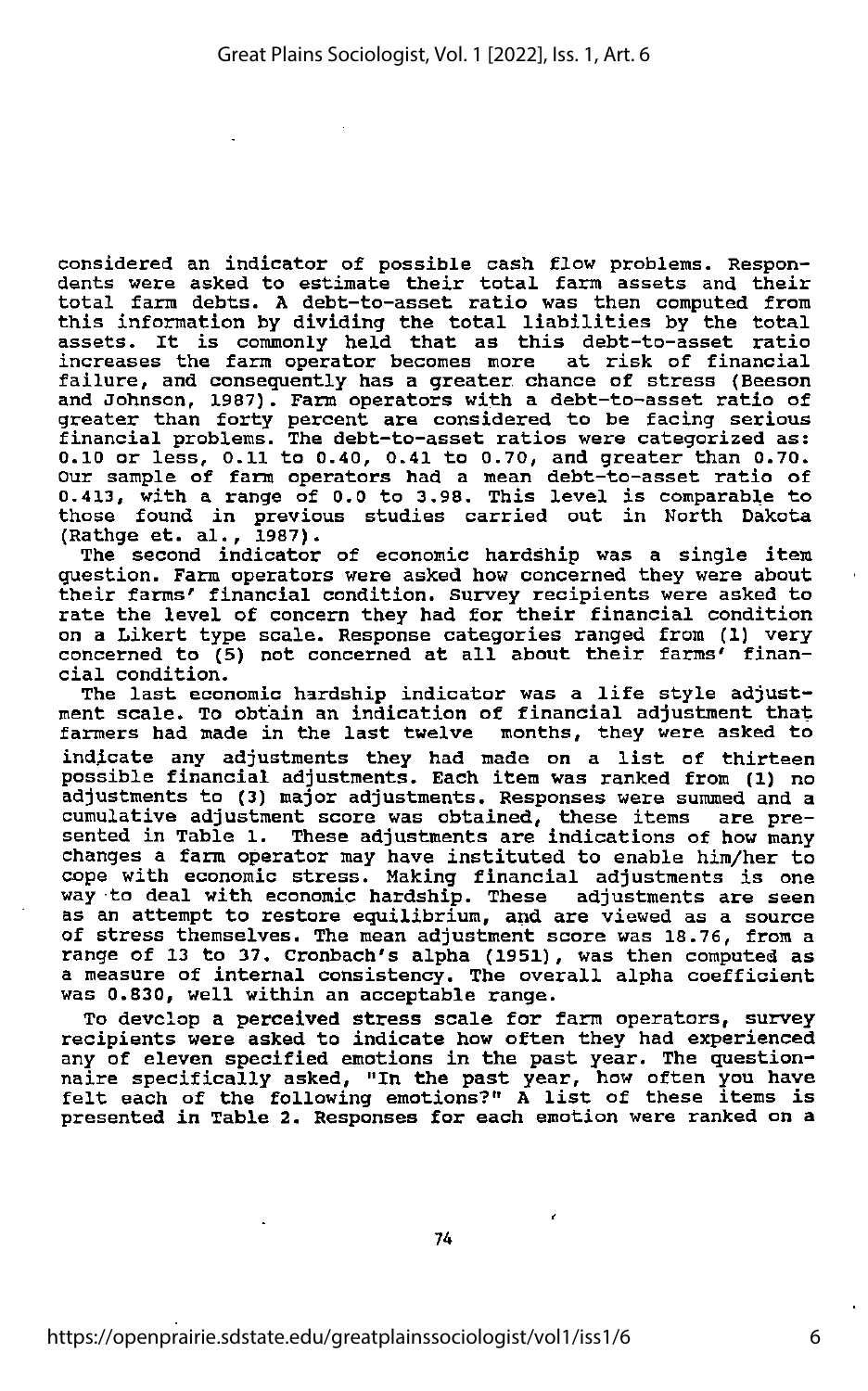### Table l. Percentage of Responses for Financial Adjustment

"Have you or your family made any of the following adjustments during the last 12 months?" Major Minor No

|                              | Major       | Minor       | ' NO        |
|------------------------------|-------------|-------------|-------------|
| Item                         | Adjustments | Adjustments | Adjustments |
| Postponed Household Purchase | 37.5        | 27.6        | 34.9        |
| Postponed Farm Purchase      | 57.9        | 21.5        | 20.6        |
| Reduced Life Insurance       | 13.6        | 11.6        | 74.6        |
| Reduced Health Insurace      | 10.1        | 11.4        | 78.5        |
| Changed Eating/Buying Habits | 12.3        | 36.7        | 51.0        |
| Used More Credit             | 13.2        | 23.6        | 63.3        |
| Cut Back Entertainment       | 35.1        | 32.9        | 32.0        |
| Taken Off-Farm Job           | 26.5        | 15.3        | 58.3        |
| Postponed Medical Care       | 10.7        | 17.9        | 71.4        |
| Sold Some Land               | 4.5         | 2.5         | 93.0        |
| Sold Some Machinery          | 6.3         | 11.1        | 82.6        |
| Forfeited Land Contract      | 5.7         | 3.0         | 91.3        |
| Unable to Pay Property Taxes | 5.7         | 7.2         | 87.1        |

Range =  $13$  to 37 Mean <sup>=</sup> 16.76

 $\sim$ 

five item Likert type scale, ranging from (1) never to (5) very often. A perceived stress scale was calculated by summing the respondent's scores for the eleven specified emotions. The mean stress score was 29.16, with a range of 11 to 52. Cronbach's alpha was again computed as a measure of internal consistency, and the eleven items had an overall alpha coefficent of 0.856.

线盘的

Published by Open PRAIRIE: Open Public Research Access Institutional Repository and Informa

 $\mathcal{M}_{\text{eff}} \simeq 2 \mathcal{M}_{\text{eff}}$ 

l,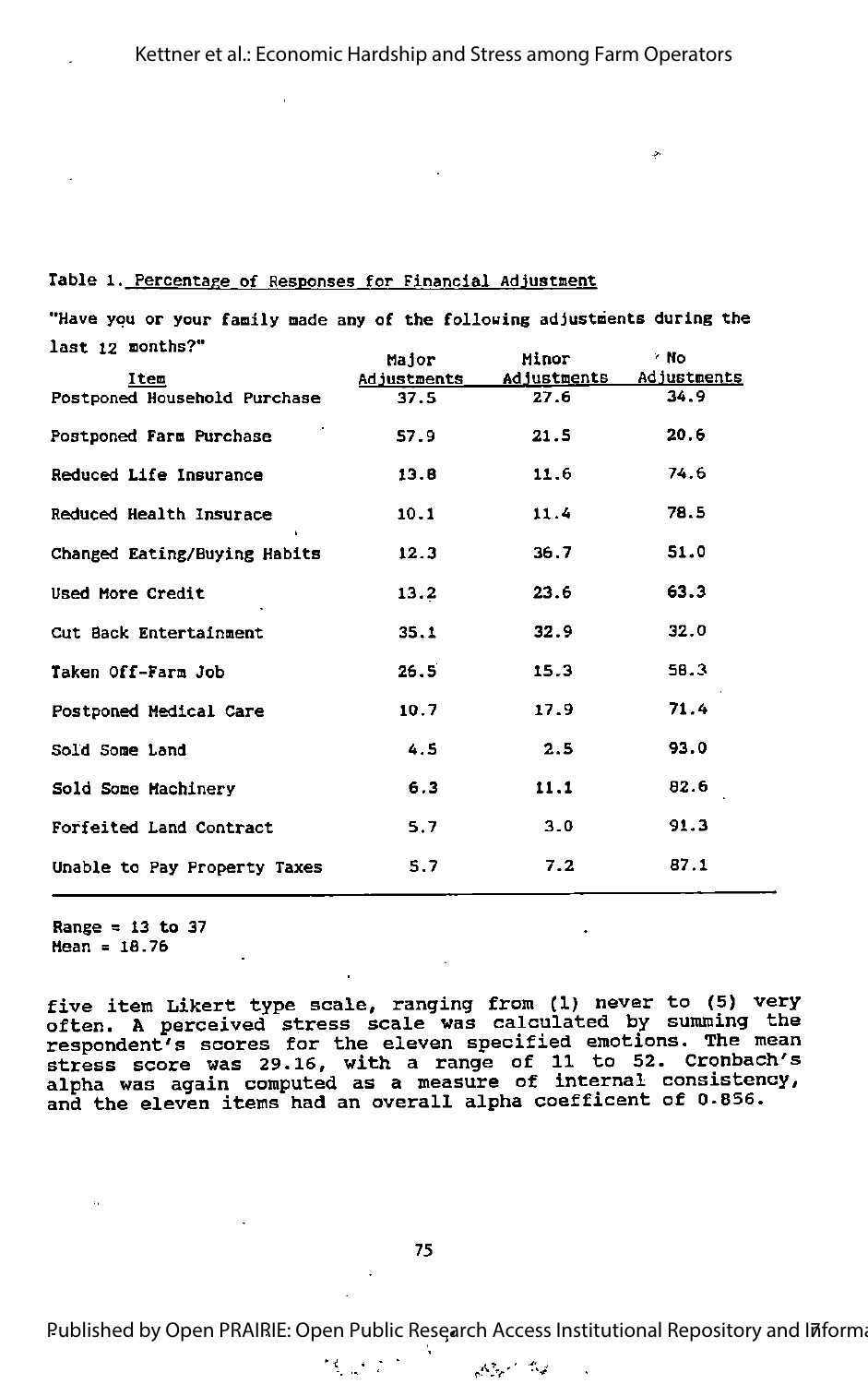### Table 2. Univariate Statistics for Stress Scale

"In the past year, how often have you felt each of the following emotions?

| Item                                         | <b>Never</b> | Almost<br>Never | Percent<br>Some-<br>time | Fairly<br>Often | Very<br>Often |
|----------------------------------------------|--------------|-----------------|--------------------------|-----------------|---------------|
| Felt you did not have<br>Opportunity         | 21.0         | 17.3            | 41.0                     | 12.0            | 8.8           |
| Felt confident                               | 20.1         | 40.S            | 27.9                     | 5.4             | 6.1           |
| Felt could not solve<br>problems             | 17.5         | 23.5            | 42.2                     | 11.3            | 5.5           |
| Felt little you could<br>do to change things | 14.0         | 21.4            | 39.5                     | 16.6            | 8.5           |
| Felt what happens to<br>you depends on you   | 29.9         | 34.5            | 22.5                     | 8.1             | 5.1           |
| Felt you were being<br>pushed around         | 23.3         | 26.0            | 30.2                     | 10.6            | 9.9           |
| Felt that you could do<br>anything           | 15.8         | 35.5            | 34.1                     | 11.8            | 2.8           |
| Felt that you had little<br>control          | 11.6         | 22.5            | 37.5                     | 18.5            | 9.7           |
| Felt nervous and stressed                    | B.1          | 15.7            | 40.0                     | 19.4            | 16.9          |
| Felt angered because no<br>control           | 5.5          | 13.6            | 41.8                     | 22.3            | 16.8          |
| Felt difficulties were<br>piling up          | 24.2         | 31.1            | 31.8                     | 7.8             | 5.1           |
|                                              |              |                 |                          |                 |               |

Range 11 to 52

Mean = 29.691<br>Finally, all survey recipients were asked to indicate the amount of emotional support they felt they had received over the<br>past twelve months from six possible sources. Responses were<br>recorded on a four item Likert type scale, with responses ranging<br>from (1) no support to (4) a g social support scale was than factor analyzed and two support<br>factors emerged, these factors seem to represent personal support<br>discusses in the support. A review of the pertinent literature factors emerged, these factors seem to represent portional literature<br>and organizational support. A review of the pertinent literature indicated that two or more factors should be expected (Lin et.<br>al., 1986). The six support items and the results of this analy-<br>sis are presented in Table 3.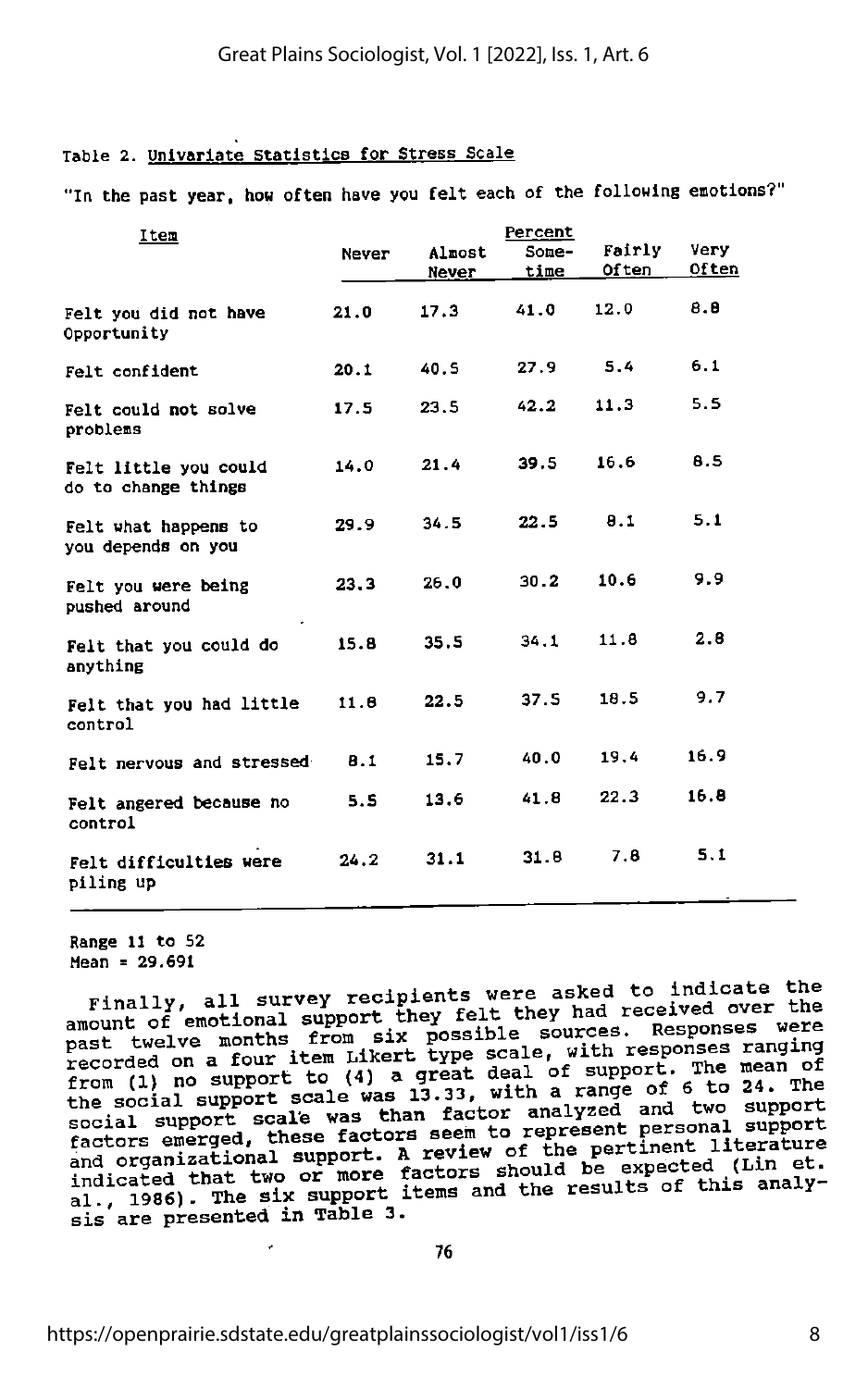Kettner et al.: Economic Hardship and Stress among Farm Operators

Table 3. Factor Analysis of Support Scale

| Factor Eigenvalue |      | % of Var Total Variance explained |
|-------------------|------|-----------------------------------|
| 2.568             | 42.8 | 62.6%                             |
| 1.167             | 19.4 |                                   |

Factor Matrix with a PC Extraction, Varinax Rotation

| Item                           | Factor 1  | Rotated Factor Matrix<br>Factor 2 |
|--------------------------------|-----------|-----------------------------------|
| Your Family                    | .78349    | $-.05223$                         |
| <b>Friends &amp; Neighbors</b> | .79181    | .14748                            |
| Local Church                   | .63994    | .35233                            |
| Farm Org.                      | .35343    | .67391                            |
| Social Service Org.            | $-.20983$ | .78480                            |
| Local Community Org.           | .43722    | .71074                            |

### ANALYSIS STRATEGY

We employed several statistical analyses in the presentation of this data. First, univariate statistics were used to examine the extent of stress, economic hardship, and social support among farm operators. Next, bivariate statistics for stress and econo mic hardship were calculated to determine the strength and direc tion of the hypothesized relationship. Finally, we used multiple regression analysis to determine if social support acts to buffer the effects of economic hardship on perceived stress levels for North Dakota farm operators.

Two sets of separate regression equations were run for each of the economic hardship variables. One set of equations for perso nal support and one set for organizational support. The social support factors were dummy coded, with high support (one standard deviation above the mean) coded as 1, and low support (one standard deviation below the mean) coded as 0. Each economic hardship variable was entered first into <sup>a</sup> regression equation, followed by the dummy coded support variable and finally, an interaction term was added into the equation. These interaction (buffering) terms were constructed by multiplying each economic hardship indicator with the dummy coded support variable des cribed above. An example of this would be: (debt-to-asset ratio X<br>dummy coded organizational support) (Kerlinger and Pedhazur, support) (Kerlinger and Pedhazur, 1973).

i.

Published by Open PRAIRIE: Open Public Research Access Institutional Repository and Ifforma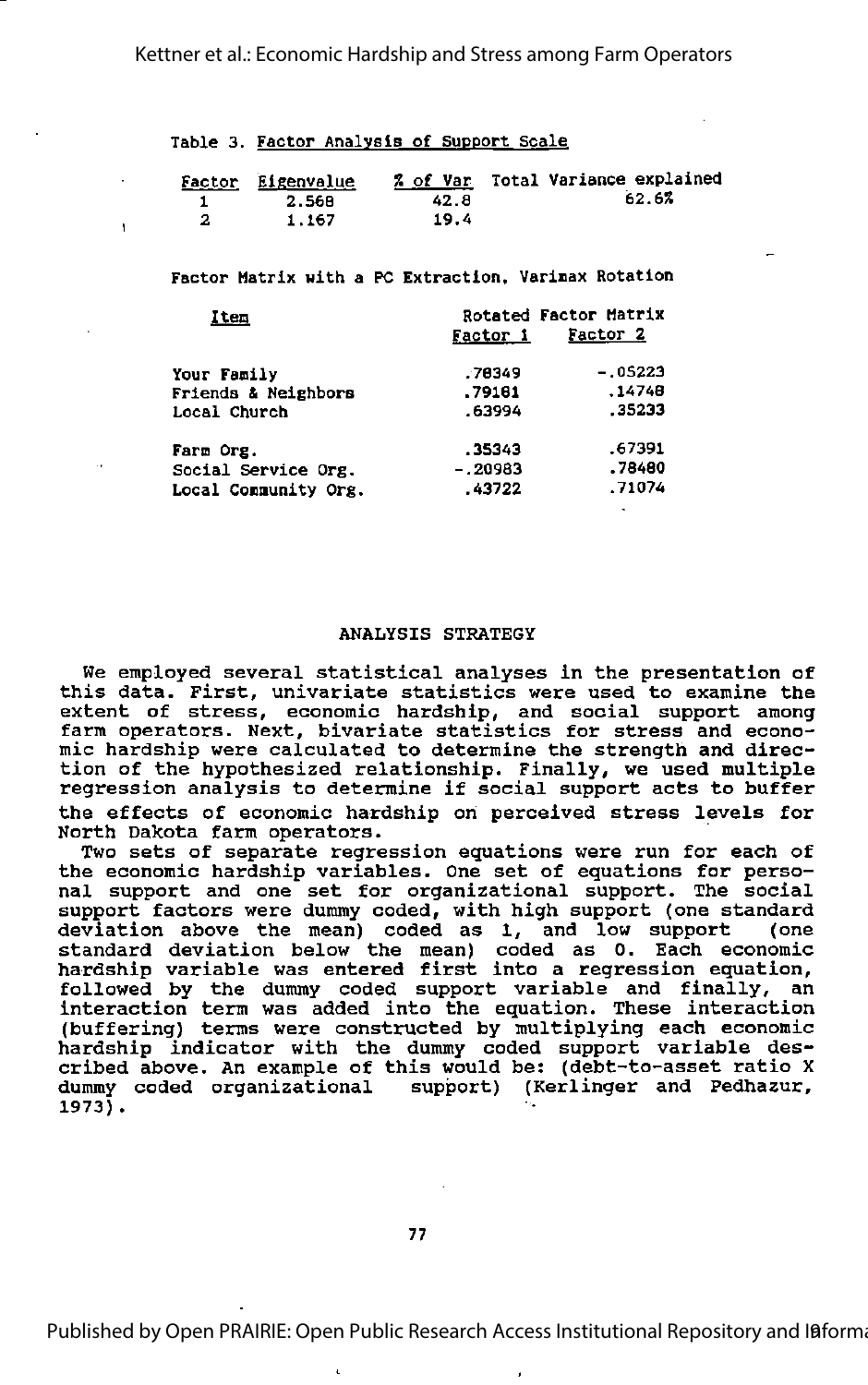### FINDINGS

## Univariate Analysis: Financial Adjustment, Levels of Stress,

### Concern, and Support

Percentages of responses to the financial adjustment variable are found in Table 1. Clearly, farm purchases bore the brunt of the sacrifices which the operators made. Fifty-eight percent of<br>the sacrifices which they made major adjustments by postponthe farmers reported that they made major adjustments by postpon-<br>ing farm purchases. In fact, only one-fifth of the respondents<br>reported no reduction of farm purchases. Other categories where substantial cutbacks were reported were household purchases and entertainment. Two worrisome cutback areas were reduction in health insurance mentioned by nearly one-quarter of the farmers<br>and postponement of health care on the part of over one-quarter

The percentage of responses for each of the eleven items on<br>the stress scale are presented in Table 2. The Table indicates<br>that over one-third (39%) of the respondents reported feeling that over one-third (39%) of the respondents reported leeling<br>angered because of a lack of control in their life either fairly<br>often or very often. Also thirty-six percent of the responding<br>farm operators reported feeling dealing with the problems of life fairly often or very often,<br>while at the same time approximately two-thirds (64%) of the next as the basic part of almost never feeling that what hap-<br>pens to them in the future mostly depends on them. Finally, sixty percent of the respondents reported never or almost never feeling<br>confident in dealing with problems. If we almost few the economic

Table 4 indicates the percentages of responses for the economic<br>hardship variable, concern for the financial condition of their<br>farm. The Table indicates that forty-five percent of the farm farm. The Table indicates that forty-five percent of the range<br>operators felt very concerned for their farm's financial condi-<br>percent of the respondents reported operators felt very concerned for their farm's illustrate reported<br>tion. While only thirteen percent of the respondents reported<br>not being concerned at all for their farm's financial condition,<br>not being concerned at all f not being concerned at all for their falm s financial concern.<br>a total of eighty-five percent registered some level of concern.

## Table 4. Univariate Statistics for Concern for Farm Finances

"How Concerned are you about your farm's financial condition?"

| Item                 | <b>Percent</b> |
|----------------------|----------------|
| Very concerned       | 45.1           |
| Moderately concerned | 25.7           |
| Uncertain            | 2.0            |
| Slightly concerned   | 13.8           |
|                      | 13.3           |
| Not concerned        |                |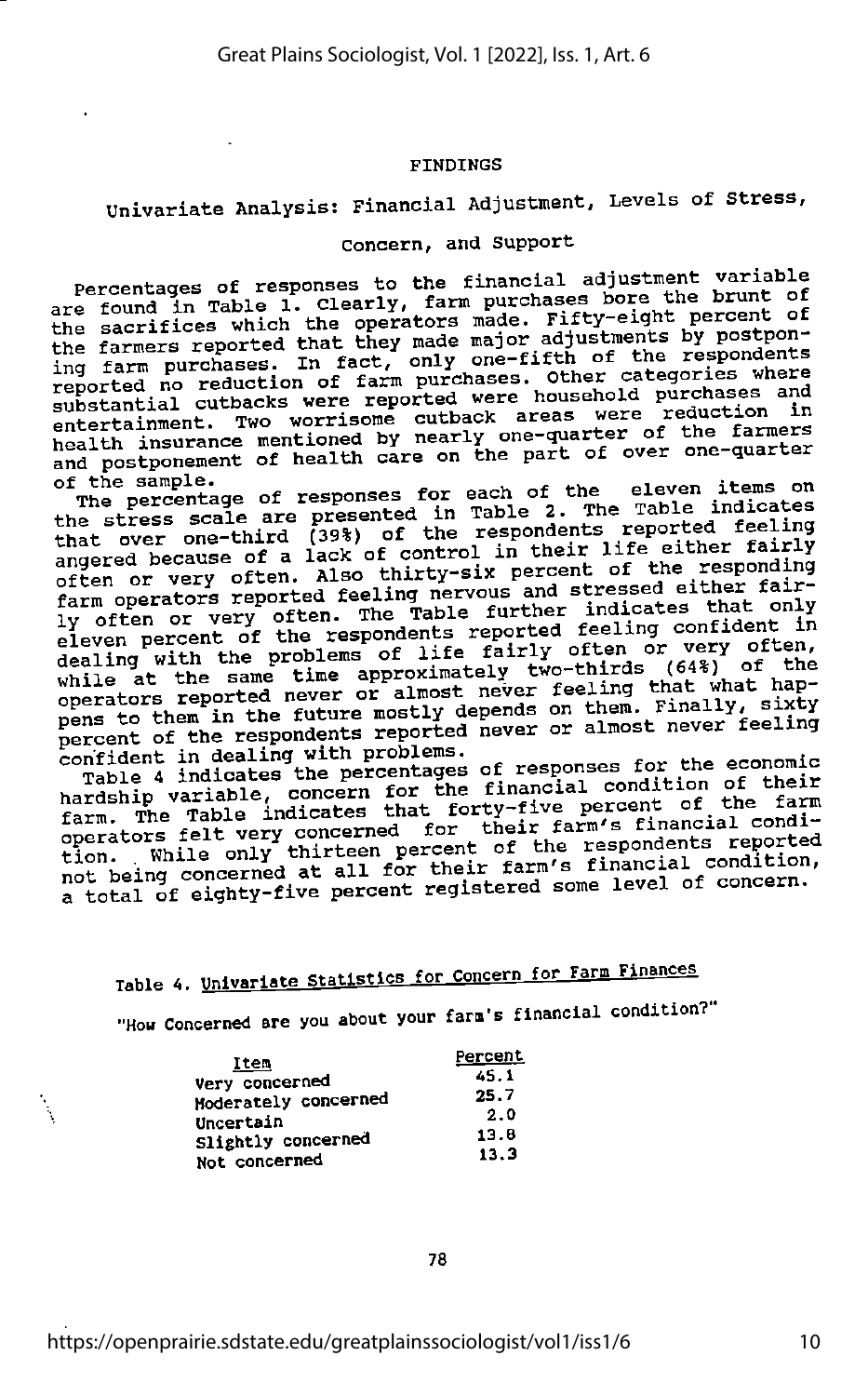Finally, the percentages of responses for the social support scale are found in Table 5. Fifty-eight percent of the respon dents reported feeling that they had received a great deal of support from their families. At the same time, seventy-seven percent of the farm operators felt they had received no support from their social service organizations. It is interesting to note that farm operators were split almost evenly on the amount of support they felt they had received from their local church. At one extreme twenty-four percent of the respondents reported they had received no suppport from the church, while at the other end of the scale, twenty-three percent said they had received <sup>a</sup> great deal of support from the local church.

### Table 5. Univariate Statistic for Social Support Scale

"How Buch Emotional Support do you feel you have received for the following services?"

| Percent |         |          |              |
|---------|---------|----------|--------------|
| No      | Some    | Moderate | A Great Deal |
| Support | Support | Support  | of Support   |
| 4.7     | 12.8    | 24.5     | 58.0         |
| 7.5     | 37.4    | 32.7     | 22.4         |
| 23.6    | 28.4    | 25.5     | 22.5         |
| 77.0    | 15.3    | 6.3      | 1.5          |
| 48.9    | 28.3    | 18.6     | 4.1          |
| 45.3    | 34.7    | 16.1     | 3.9          |
|         |         |          |              |

Range =  $6$  to 24 Hean =  $13.33$ 

### BIVARIATE ANALYSIS; ECONOMIC HARDSHIP AND STRESS

The bivariate relationship for the three economic hardship variables and the stress scale is presented in Table 6. First, the relationship between debt-to-asset ratio and stress indicates that those farm operators who reported the higher debt-to-asset ratios were also found to have higher stress levels. Next, the relationship between concern for farm finances and the stress scale also shows that those farm operators who reported having high concern for their farm finances were found to have higher stress scores. Finally, those farm operators who repoted the highest levels of financial adjustment-were found to have higher stress scale scores. The relationships between the three economic hardship variables and stress are all statistically significant, and are in the predicted direction of and consistent with Hypo-<br>theses 1.

٠.

Published by Open PRAIRIE: Open Public Research Access Institutional Repository and Inform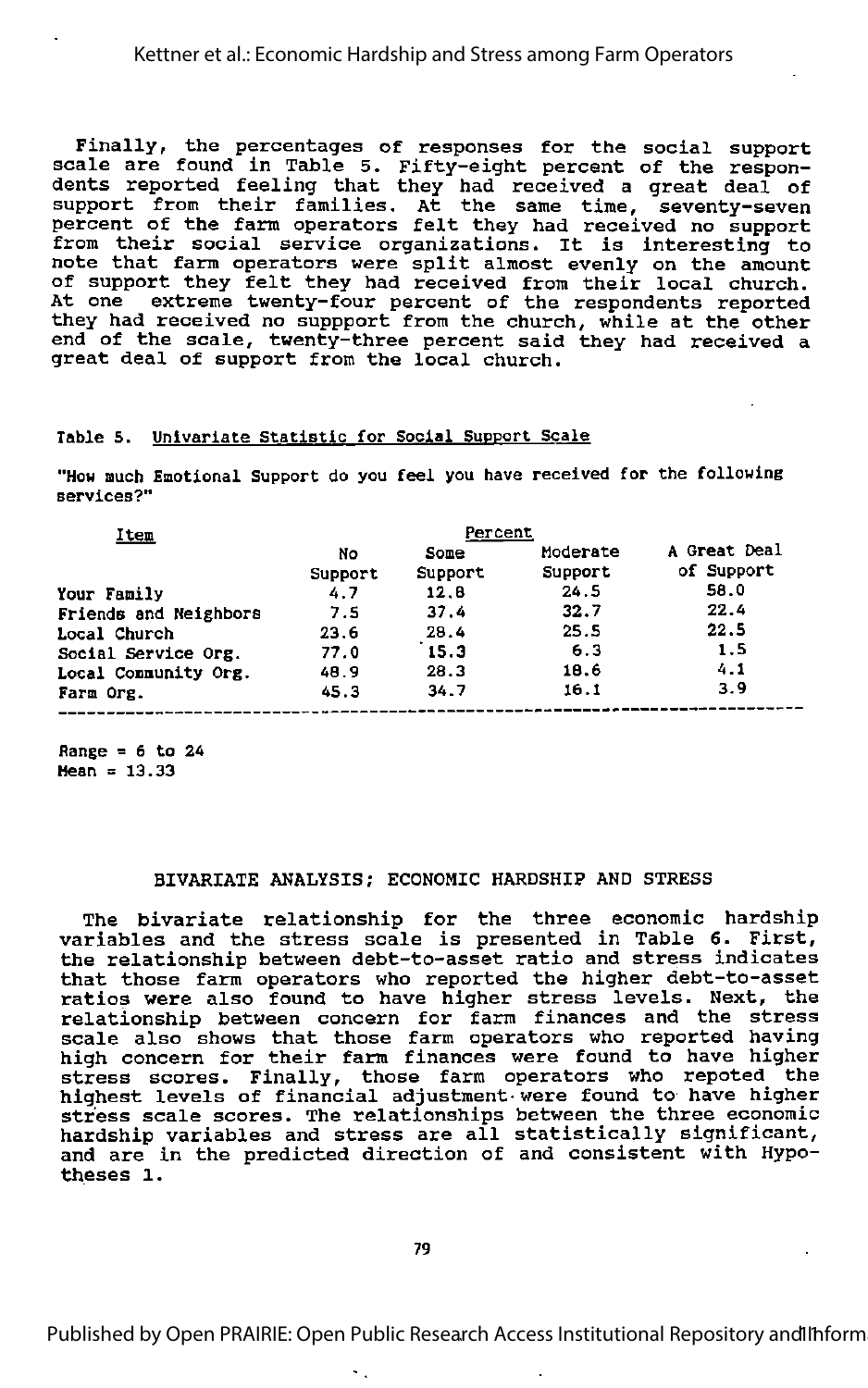Table 6. Blvarlate Statistics; Economic Hardship

Variables and the Stress Scale.

### Stress bv Debt/Aaset Ratio

| D/A Ratio             | Mean Stress Score            |
|-----------------------|------------------------------|
| $.10$ or less         | 25.670                       |
| .11 to .40            | 27.750                       |
| .41 to .70            | 31.813                       |
| .71 or greater        | 32.605                       |
| Analysis of Variance: | Sig.<br>F<br>.0000<br>17.633 |

### Stress by Concern about Farm Finances

| Item                  | Mean Stress Score            |
|-----------------------|------------------------------|
| Very Concerned        | 32.609                       |
| Moderately Concerned  | 29.070                       |
| Uncertain             | 25.667                       |
| Slightly Concerned    | 26.390                       |
| Not Concerned         | 22.053<br>٠                  |
| Analysis of Variance: | Sig.<br>F<br>.0000<br>27.150 |

Stress by Financial Adjustment

| Level of              |                   |
|-----------------------|-------------------|
| . Adjustment          | Mean Stress Score |
| Low Adjustment        | 25.175            |
| Moderate Adjustment   | 29.392            |
| High Adjustment       | 34.537            |
| Analysis of Variance: | Sig.<br>F         |
|                       | . 0000<br>35.318  |

### REGRESSION ANALYSIS: SOCIAL SUPPORT AND STRESS

The stress buffering effect of social support is examined next. Initially, we hypothesized that the relationship between economic hardship and stress should be weakened in the presence of social support. This interaction effect should indicate that the econosupport. This interaction effect should indicate that mic hardship-stress relationship is strongest when social support is minimal and weakest when social support is at <sup>a</sup> maximum. To test this hypothesis, a multiple regression analysis was run,<br>test this hypothesis, a multiple regression analysis was run, where a multiplictive term was constructed to reflect the inter<br>where a multiplictive term was constructed to reflect the inter action effect between the economic hardship variables and social support.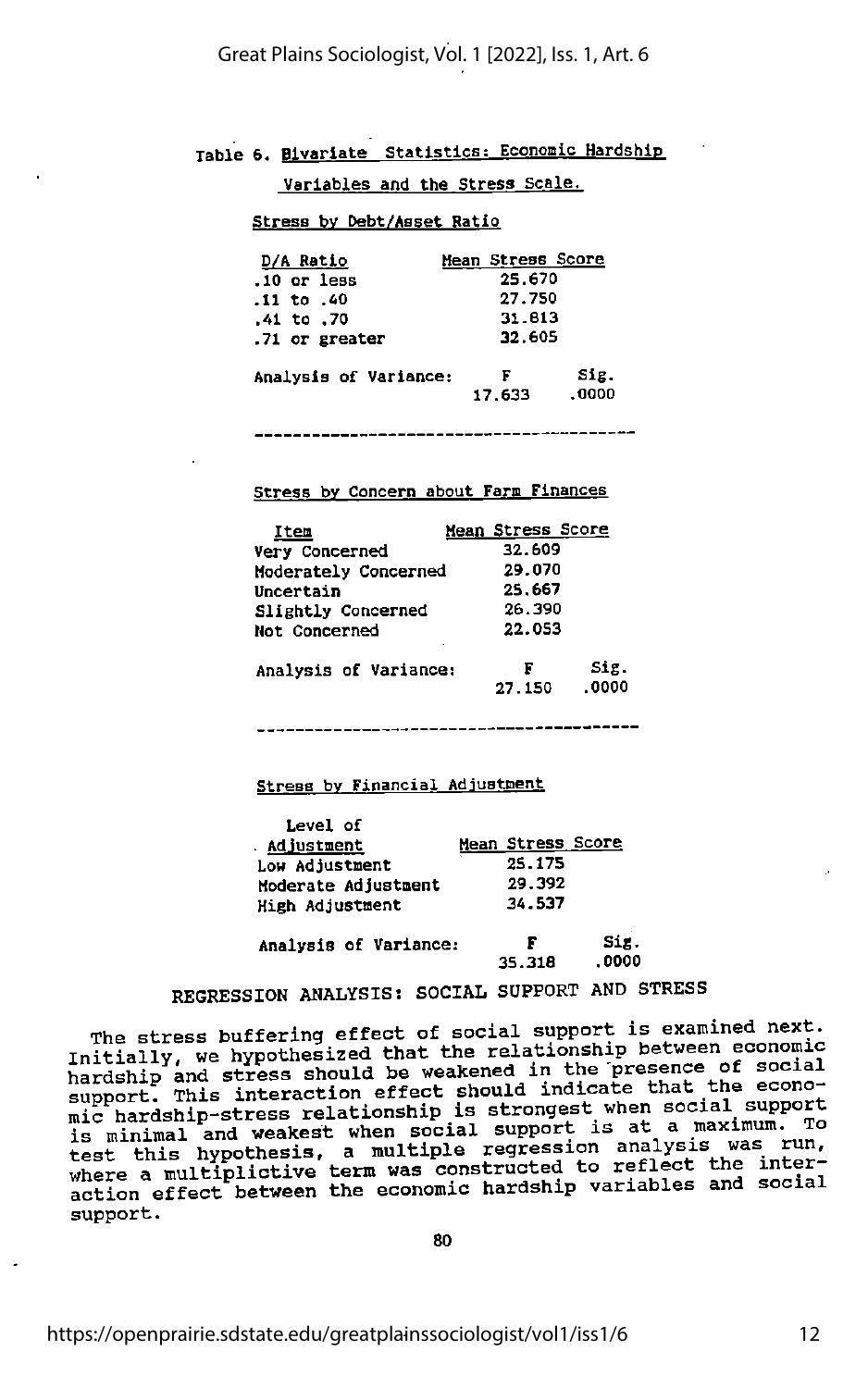The data in Table 7 and 8 present the results of the regression analysis. The results suggest that all the economic hardship indicators are positively related with psychological stress. The statistical interpretation of these findings suggest that the relationship between economic hardship and stress (i.e., the regression slope) is significantly different in the presence of high and low social support. Furthermore, the negative sign associated with the interaction term suggests that the relation ship between economic hardship and stress is greater in the First section continuo initially and stress is greater in the<br>presence of low support, and lower in the presence of high sup-<br>port. Finally, it should be noted that this is true for two of portof finally, it should be hoted that this is true for two of<br>the economic hardship indicators, debt-to-asset ratio and concern for farm finances. The interaction term was not statistically<br>for farm finances. The interaction term was not statistically<br>significant when incorporated in the regression equation examining financial adjustments. A similar pattern was found with the ang remancedt dajdstments. A similal pattern was found with th<br>personal support measure. Again, there were significant interac tion terms for the debt-to-asset ratios and concern for farm finances. The interaction term was not statistically significant in the regression equation examining financial adjustments. <sup>A</sup> similar pattern was found with the personal support measure. Again, there were significant interaction terms for the debt to asset ratios and the concern for farm finances with personal support. The signs were also negative, supporting the earlier suggestion that the relationship between economic hardship and stress is greater under conditions of low support. The interac tion term involving financial adjustments and personal support was not significant, also reinforcing the pattern established earlier with the social support variables.

|                                                                          |             | vigunio civilli puppol t.               |  |
|--------------------------------------------------------------------------|-------------|-----------------------------------------|--|
|                                                                          |             | Standardized Regression Coefficients of |  |
| Economic Hardship Variables, Personal Support, and Interaction on Stress |             |                                         |  |
|                                                                          |             |                                         |  |
|                                                                          | <u>Beta</u> | <b>T</b> value                          |  |
| D/A ratio                                                                | . 2736      | $4.165$ $14$                            |  |
| Organizational Support                                                   | - 1153      | -1.762                                  |  |
| D/A X Support                                                            | - 2863      | $-2.217$ $-$                            |  |
| Adjustments                                                              | .3794       | $5.999$ $11$                            |  |
| Organizational Support                                                   | $-1515$     | $-2.408$ *                              |  |
| Adjustment X Org. Support -.1534                                         |             | $-0.580$                                |  |
| Concern                                                                  | . 5024      | $8.500$ $1.5$                           |  |
| Organizational Support                                                   | - 1530      | $-2.614$ $-2$                           |  |
| Concern X Org. Support                                                   | $-5371$     | $-3.021$ $-7$                           |  |
| $**$ = Prob. $\leftarrow .01$ , $*$ = Prob. $\leftarrow .05$             |             |                                         |  |

Table 7. Organizational Support;

81

Published by Open PRAIRIE: Open Public Research Access Institutional Repository and Inform

 $1 - 2 - 1 = 1$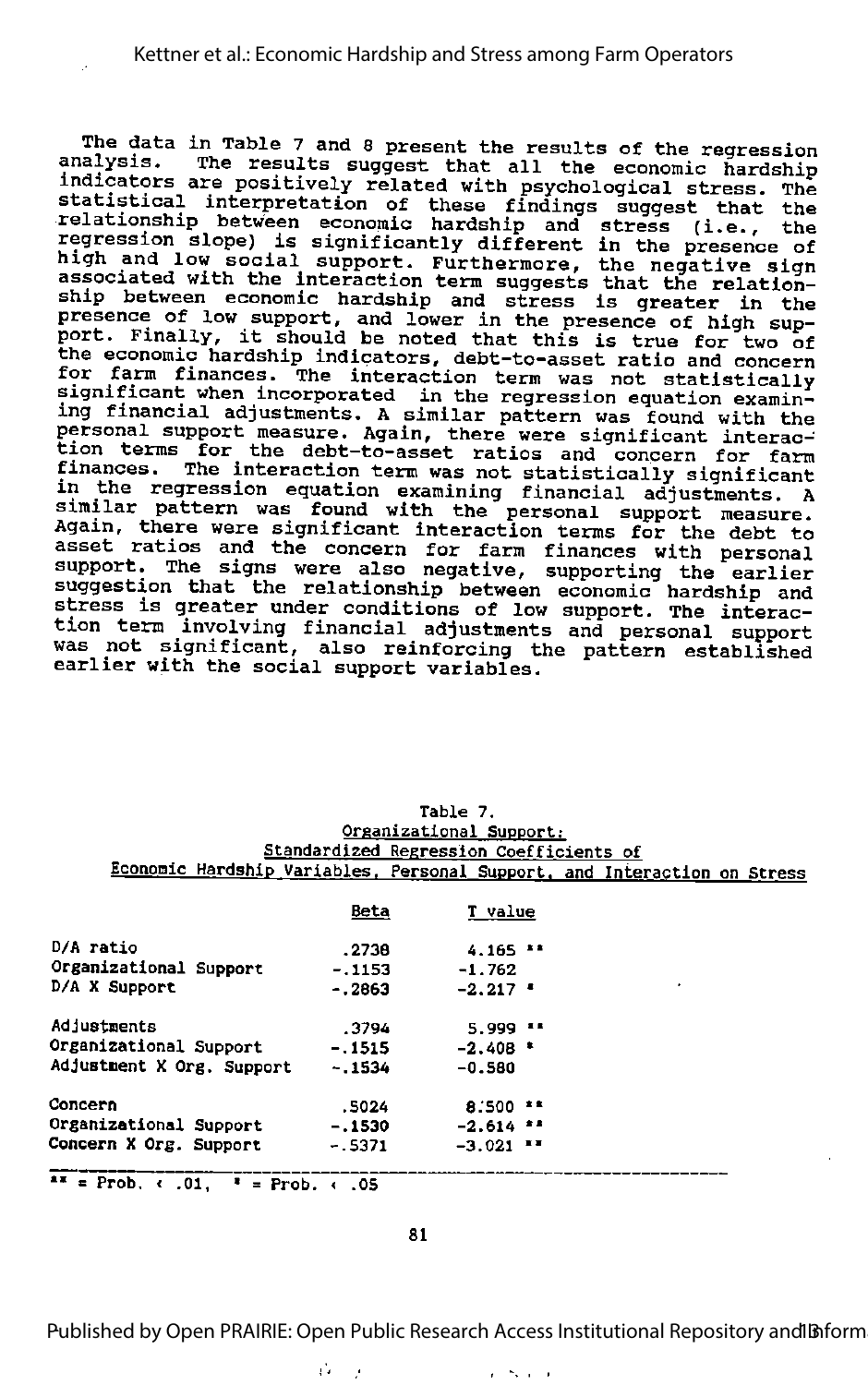### Table 8. Personal Support; Standardized Regression Coefficients of Econonic Hardship Variables. Personal Support, and Interaction on Stress

|                           | <b>Beta</b> | T value          |  |
|---------------------------|-------------|------------------|--|
| D/A ratio                 | .2981       | $3,436$ **       |  |
| <b>Personal Support</b>   | $-.0307$    | $-0.352$         |  |
| D/A X Personal Support    | $-.4113$    | $-2.166$ $\cdot$ |  |
| Adjustments               | .3952       | $4.733$ $11$     |  |
| Personal Support          | $-.0742$    | $-0.880$         |  |
| Adjustment X Per. Support | $-.3707$    | $-0.992$         |  |
| Concern                   | .4712       | 5.877            |  |
| <b>Personal Support</b>   | $-.1262$    | $-1.545$         |  |
| Concern X Per. Support    | $-.4941$    | $-1.943$         |  |
|                           |             |                  |  |

 $T = Prob.$  (.01,  $T = Prob.$  (.05)

These results seem to indicate that social support acts to buffer passive types of stressors such as debt-to-asset ratios and concern for farm finances better than it does for active stressors like the amount of adjustments. These passive stressors are present or have the potential to create stress but do not require overt or active behavioral changes, in that respect the social support that farm operators receive may be more effective on these types of stressors.

### SUMMARY AND CONCLUSIONS

This paper has.attempted to examine the role of social support with regard to the relationship between economic hardship and stress for North Dakota farm operators. As predicted, the three economic hardship variables were positively related to stress levels. Both the bivariate and regression analysis indicate that this relationship is statistically significant. Farm operators who are experiencing high levels of either economic hardship are significantly different in terms of their stress levels than farm operators who report less economic hardship. Those farm operators with debt-to-asset ratios greater than forty percent reported stress scale scores 5.5 points higher than those farm operators with debt-to-asset ratios of forty percent or less. Also, there is almost a ten point difference on stress scale scores for farm operators who report high levels of adjustment (34.54) and those reporting low levels of adjustment (25.18).

There are two forms of stressors experienced by farmers. The<br>first is an active stressor, which occurs because of the undertaking of specific behavioral activities in adapting to changing economic circumstances. This points to the fact that lifestyle adjustment is both a "resistance resource" which an individual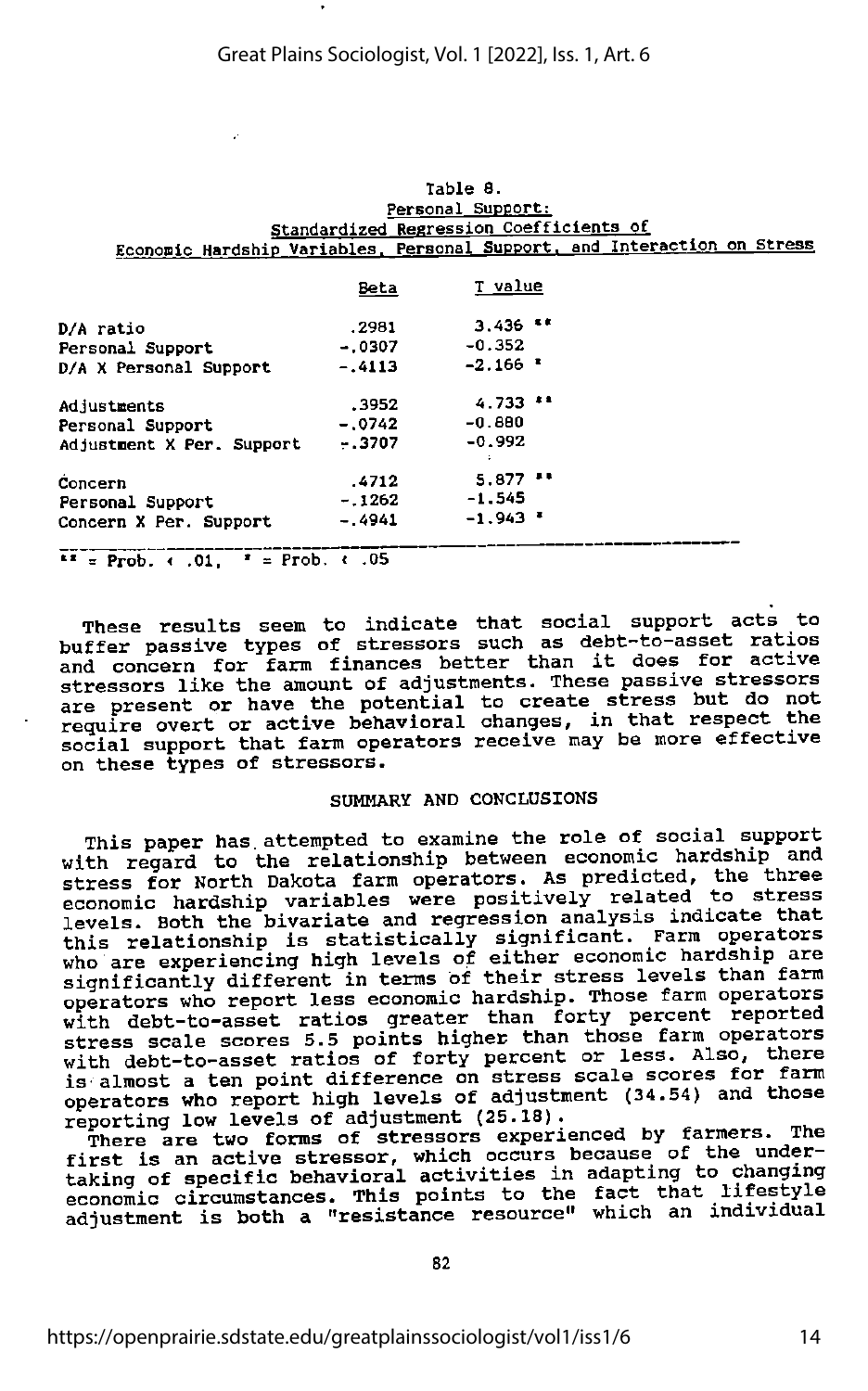applies to resolve the tension or stress (Butler, 1974), and a stressor in itself. The use of resistance resources works as one mitigating factor that the individual applies. In this case, it along the form of changing ones lifestyle by making certain financial adjustments. Resistance resources, require that the individual be a dynamic part of the stress buffering process, which means that the individual be actively involved in making financial adjustments.

The second type of stressor is <sup>a</sup> passive stressor and social support appears to buffer this type of stressor better. These passive stressors may be derived from a general concern for the farm operators' situation or from the farm operators' debt-toasset ratio. <sup>A</sup> high debt-to-asset ratio is not an evident factor in eyeryday life, yet it is <sup>a</sup> constant potential stressor. The reduction of passive stressors may require more than specific<br>reduction of passive stressors may require more than specific<br>life style changes. Stone, Helder and Schneider (1988), state that; "Social support can be viewed as both a mode of coping with stressful situations and as a moderator of the stress•pro stressful situations and as a moderator of the stress pro-<br>cess,...". Our regression analysis results, while mixed, indicate that social support acts to buffer the effects of passive stres-<br>sors better. Social support may function better as a buffer for these passive stressors for which other coping mechanisms may be necessary. This is <sup>a</sup> particularly problematic issue for farm' operators, who take special pride in being independent and selfsufficient.

Future research needs to examine the distinction between active and passive stressors. This may be supplemented by the identifi cation of those farm operators who were actively involved in support seeking. These people are important because such farm operators have appraised themselves as in <sup>a</sup> crisis and are at tempting to deal with the situation. The cognitive decision that something is wrong is the first step in the support seeking process.

overall, since the social support North Dakota farm operators feel they received does buffer the effects of economic hardship The control with the effects of economic markship<br>on stress levels, efforts must be made to enhance support-giving interactions. Mechanisms which encourage both interpersonal and organizational support can be facilitated by public and private agencies. Given the magnitude of the current rural crisis, every avenue must be explored to provide relief to a traumatized population.

83

Published by Open PRAIRIE: Open Public Research Access Institutional Repository and Informa

ر<br>د مان ميليان an pous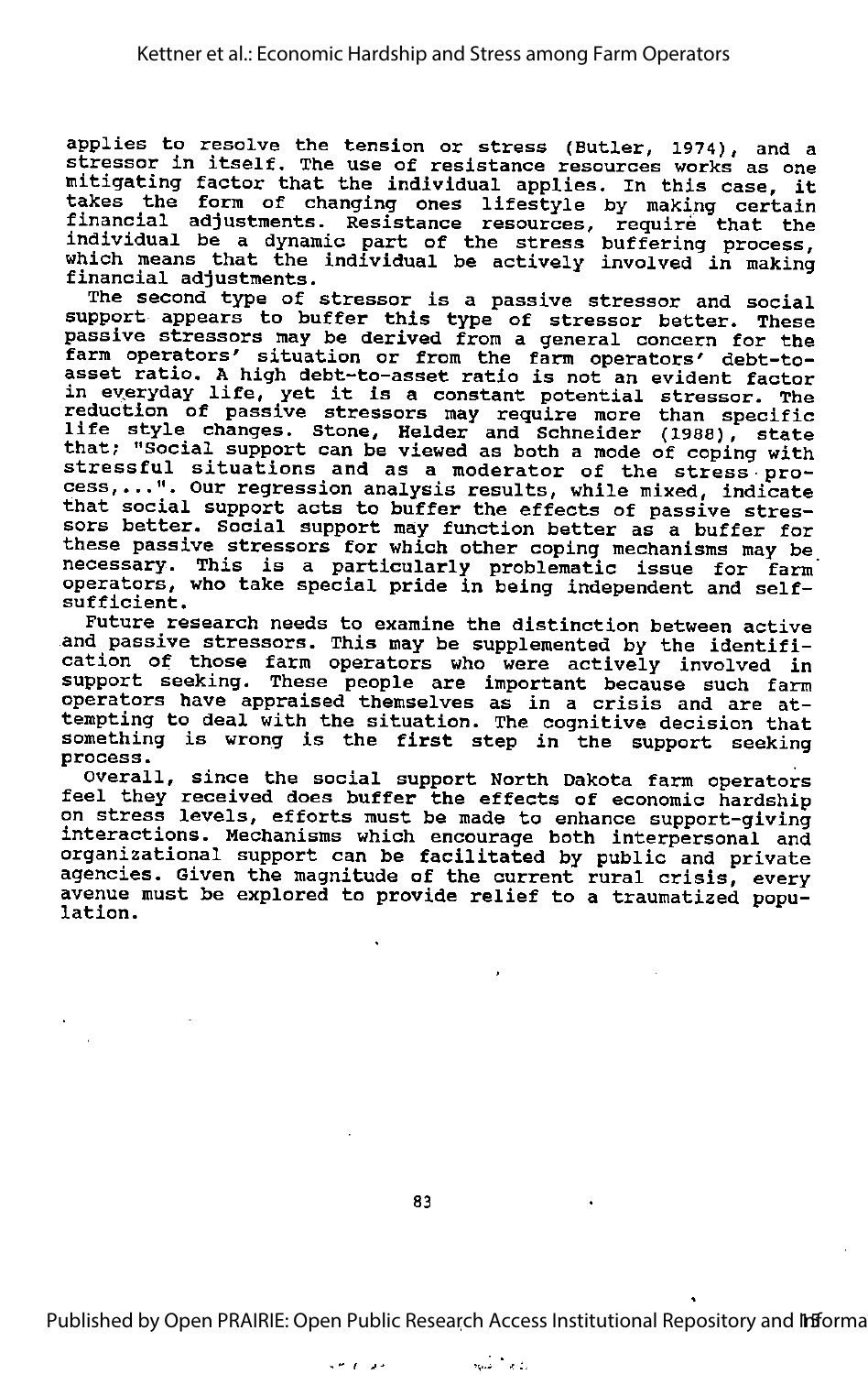#### BIBLIOGRAPHY

- Alloway, R & P. Bebbington
	- 1987 "The Buffer Theory of Social Support: A Review of the Literature." Psychological Medicine 17: 91-108.
- Beery, K., J. Blundall, D. Flynn, R. Weigel & B. Abbot<br>1984 Farm Families Facing Economic Hardship. A Farm Families Facing Economic Hardship. Ames, Iowa: Assist-4 report, cooperative Extension Service, Iowa State University.
- Beeson, P.G. & D.R. Johnson<br>1987 "A Panel Study of
	- 1987 "A Panel Study of Change (1981-1986) in Rural Mental Health Status: Effects of the Rural Crisis." Paper presented at The National Conference on Mental Health Statistics. Denver, CO.
- Blundall, D. and D. Weigel 1985 Death of a Farm. Ames, Iowa: Assist-5 report, Cooperative Extension Service, Iowa State University. Ames, Iowa.
- Broadhead, W.B., Kaplan, S. James, E. Wagner, V. Schoenbach, Grimson, S. Heyden, G. Tibblin, and S. Gehlbach
	- 1983 The Epidemiologic Evidence for a Relationship Between Social Support and Health. American Journal of Epidemiologv. 117: 521-537.
- Bultena, G., P. Lasley, and J. M. Geller<br>1985 The Farm Crisis: Profiles of The Farm Crisis: Profiles of Dislocated and At-risk Operators in Iowa. Paper presented at the annual meet ings of Rural Sociology Society. Blacksburg, Virginia.
- Bultena, G., P. Lasley, and J. M. Geller 1985 "The Farm Crisis: Patterns and Impacts of Financial Distress Among lowas Farm Families". Rural Sociology 51(4), 436-448.
- Cohen, S. & T.A. Wills<br>1985 "Stress, Social Support and the Buffering Hypothesis." Psychological Bulletin 98 (2): 310-357.
- Cohen, S. & L. Syme, eds.<br>1985 Social Support Social Support and Health. Orlando: Academic Press Inc.
- Cobb, S. "Social Support as a Moderator of Life Stress." Presidential address, <u>Psychosomatic Medicine</u> 38 (5): 300-<br>314.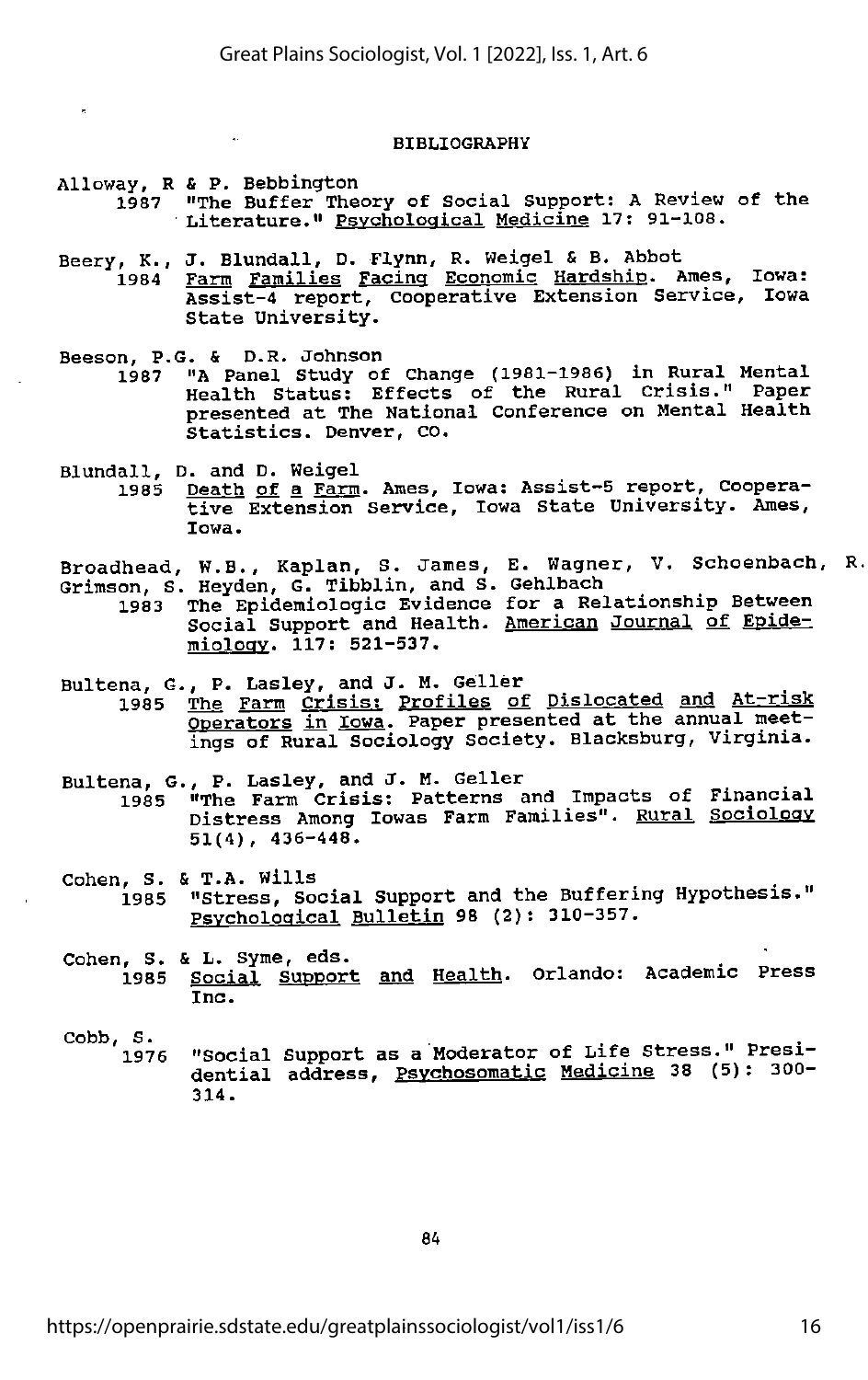Kettner et al.: Economic Hardship and Stress among Farm Operators

- 
- Conger, R.D., P. Lasley & D. Flynn <sup>1986</sup> Testimony, presented to Select Committee on Children, Youth and Families of the U.S. House of Representa tives. Quality of Rural Family Life Under Conditions of Economic Hardship: Revisiting the 1930's Depres sion. Galesburg, IL. August.
- Dean, A., & N. Lin<br>1977 "The Sti 1977 "The Stress-Buffering Role of Social Support." <u>Journal</u><br>Of Nervous and <u>Mental Disease</u> 165: 403-417.
- Dohrenwend, B.S. and B.P. Dohrenwend 1969 Social Status and Psychological Disorder. New York; John Wiley & Sons, Inc.
- Dohrenwend, B.S. and B.P. Dohrenwend Stressful Life Events: Their Nature and Effects. New York: John Wiley & Sons, Inc.
- Dohrenwend, B.S. and B.P. Dohrenwend 1978 Stressful Life Events and Their Contexts. Series in Psychosocial Epidemiology, Vol. 2. New Brunswick: Rutgers University Press.
- Dohrenwend, B.S. and B.P. Dohrenwend
	- 1984 Stressful Life Events and Their Contexts. Series in Psychosocial Epidemiology, Vol 2. New Brunswick: Rut gers University Press.
- Dooley, D. & R. Catalano<br>1980 "Economic Cha "Economic Change As a Cause of Behavioral Disorder." Psvcholoaical Bulletin 87 (3): 450-468.
- Durkheim, E.
	- 1951 Suicide: A Study in Socioloogy. Trans. J.A. Spaulding and G. Simpson. New York: Free Press.
- Farmer, V. 1986 "Broken Heartland." Psychology Today 54-63.
- Geller, J. M., G. Buttena and P. Lasley<br>1988 "Stress on the Farm: A Test "Stress on the Farm: A Test of the Life-Events Perspective Among Iowa Farm Operators". The Journal of Rural Health. Volume 4, (2): 43-57.
- Geller, J. M. and R. L. Ludtke 1988 "Patterns of Farm Accidents in North Dakota". Paper presented to the Great Plains Sociological Associa tion. Fargo, North Dakota.
- Gore, S. "The Effect of Social Support in Moderating the Health Consequences of Unemployment." Journal of Health and Social Behavior 19: 157-165.

85

Published by Open PRAIRIE: Open Public Research Access Institutional Repository and Infforma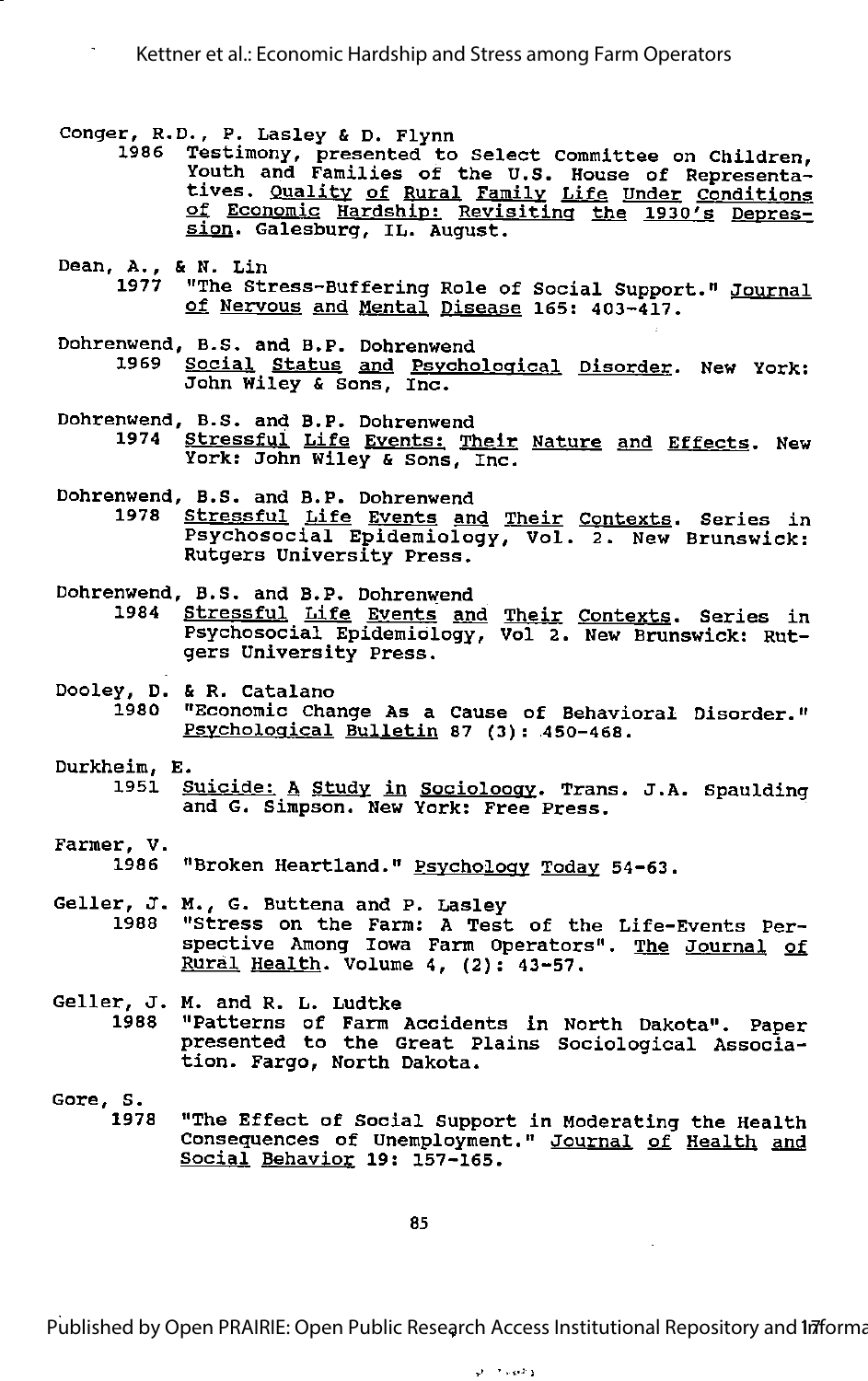- Heffernan, W. D., and B. Heffernan<br>1986 "The Impact of the Farm "The Impact of the Farm Crisis on Rural Families and Communities". The Rural Sociologist. 6, 160-170.
- Holmes, T. H. & R. H. Rahe 1967 "The Social Readjustment Rating Scale." Journal of<br>Psychosomatic Research 11: 212-218.
- Husaini, B.A., J.A. Neff, J.R. Newbrough & M.C. Moore
	- 1982 "The Stress-Buffering Role of Social Support and Per sonal Competence among the Rural Married." Journal of community Psychology. 10 (October): 409-426.
- Kaplan, R. M.<br>1985 "S 1985 "Social Support and Social Health." in Social Support: Theory. Research and Applications. I.G. Sarason and B.R. Sarason, (eds.), 95-113. Dorddrecht: Martinus Nijhoff Publishers.
- Kaplan, H.B., ed.<br>1983 Psycho Psychosocial Stress: Trends in Theory and Research. New York: Academic Press, Inc.
- Kerlinger, F. & E. Pedhazur Multiple Regression in Behavioral Research. New York: Holt, Rinehart and Winston, Inc.
- Leayy, R.L. . . 1983 "Social Support and Psychological Disorder: a Reyiew." Journal of Community Psychology 11: 3-21.
- 
- Lin, N., R.S. Simeone, W.M. Ensel & W. Kuo 1979 "Social Support, Stressful Life Eyents, and Illness: A Model and an Empirical Test." Journal of Health and Social Behayior 20: 108-119.
- Lin, N., M.W. Swoelfel & S.C. Light 1985 "The Buffering Effect of Social Support Subsequent to an Important Life Eyent." Journal of Health and Social Behayior 26 (September): 247-263.
- Lin, N., A. Dean & W. Ensel, eds. 1986 Social Support. Life Eyents. and Depression. Orlando: Academic Press, Inc.
- Myers, J.K., J. Lindenthal and H.P. Pepper 1971 "Life events and Psychiatric Impairment." Journal of Neryous and Mental Disease. 152, 149-157.
- Myers, J.K., J. Lindenthal, M.P. Pepper & D.R. Ostrander<br>1972 "Life Events and Mental Status: A Longitudinal Study." Journal of Health and Social Behavior. 13, 398-406.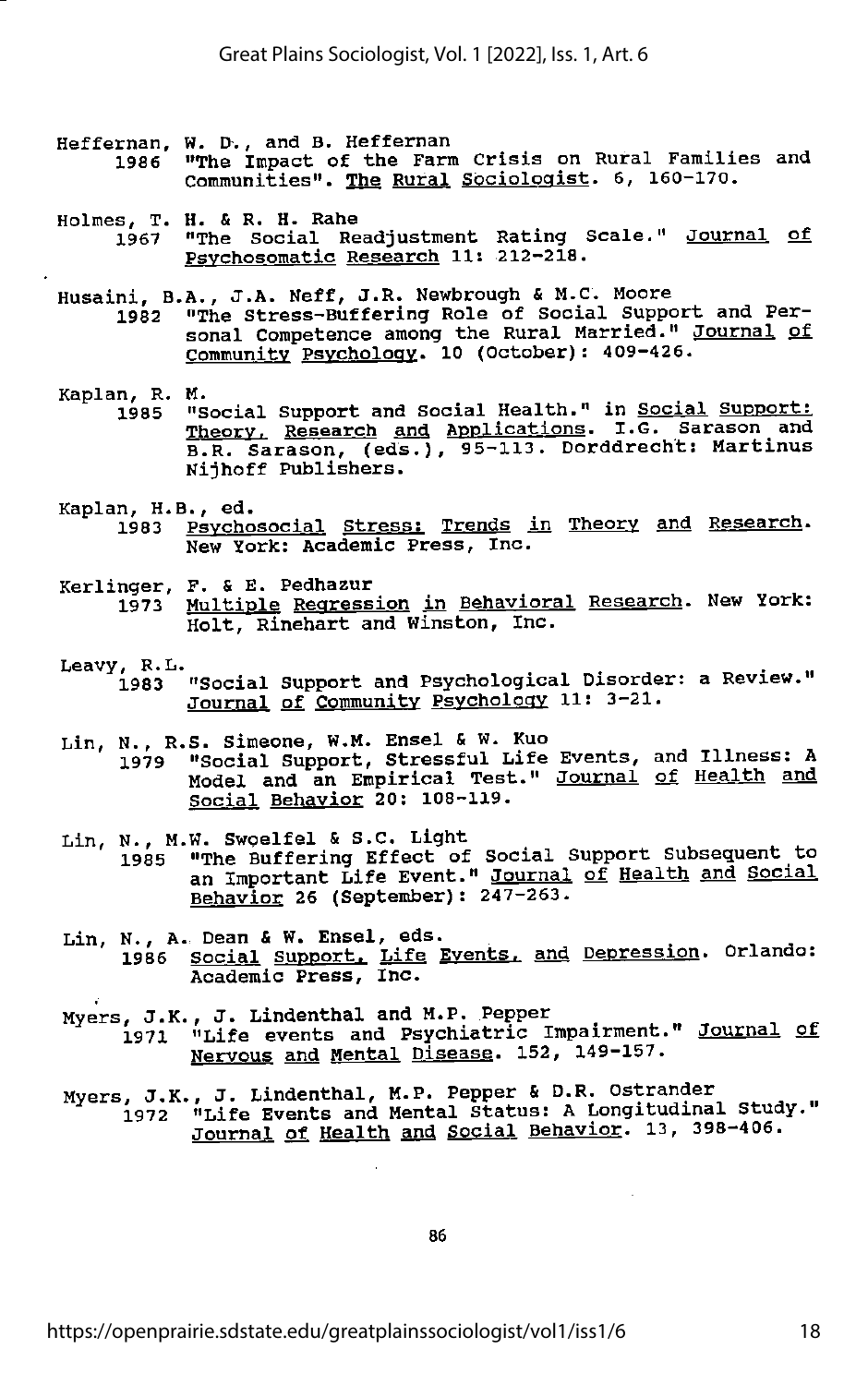## Paykel, E.S.<br>" 1974

"Life Stress and Psychiatric Disorder: Applications of the Clinical Approach" in Stressful Life Events: Their Nature and Effect. Dohrenwend and Dohrenwend (eds.) 135-149, John Wiley: New York.

## Pooyan, A.

- "Farm Stress and its Psychological and Behavioral Consequences among North Dakota Farm Families." North Dakota Economic Studies, 45 (May).
- Procidano, M.E., & K. Heller 1983 "Measures of Perceived Social Support From Friends and From Family: Three Validation Studies." American Jour nal of Community Psychology 11 (1): 1-24.
- Rahe, R.H.
	- 1974 "The Pathway Between Subjects' Recent Life Changes and Their Near-Future Illness Reports; Representative Results and Methodological Issues." in Stressful Life Events: Their Nature and Effect. Dohrenwend and Doh renwend (eds.), 73-86, John Wiley: New York.

#### L. Leistritz & G. Goreham Rathge, R.

'A Demographic Profile of Displaced Farmers Due to Economically Depressed Times." Paper presented at the Annual Meeting of the Rural Sociology Society, Madi son, WI, (August). 1987

- Rush, L.O.
	- "A Multidimensional Analysis of the Concept of Life Change." Journal of Health and Social Behavior 18: 71-BS.
- Sarason, I.G. & B.R. Sarason eds.<br>1985 Social Support: Theor
	- Social Support: Theory, Research and Applications. Dorddrecht: Martinus Nijhoff Publishers.
- Selye, H.
	- The Stress of Life. New York: McGraw-Hill Book Co.
- Stone, A., L. Helder & M. Schneider "Coping with Stressful Events: Coping Dimensions and Issues." in Life Events and Psychological Functioning: Theoretical and Methodological Issues. Cohen Lawrence (ed.), 182-210. Newbury Park: SAGE.
- Swindle, R.E. Jr., K. Heller & B. Lakey<br>1988 "A Concentual Reorientation
	- "A Conceptual Reorientation to the Study of Personality and Stressful Life Events." in Life Events and Psychological Functioning: Theoretical and Methodolo gical Issues. Cohen Lawrence (ed.), 237-269. Newbury Park: SAGE.

Published by Open PRAIRIE: Open Public Research Access Institutional Repository and 19 forma

 $\sim$   $\sim$  $\sim 100$  km s  $^{-1}$